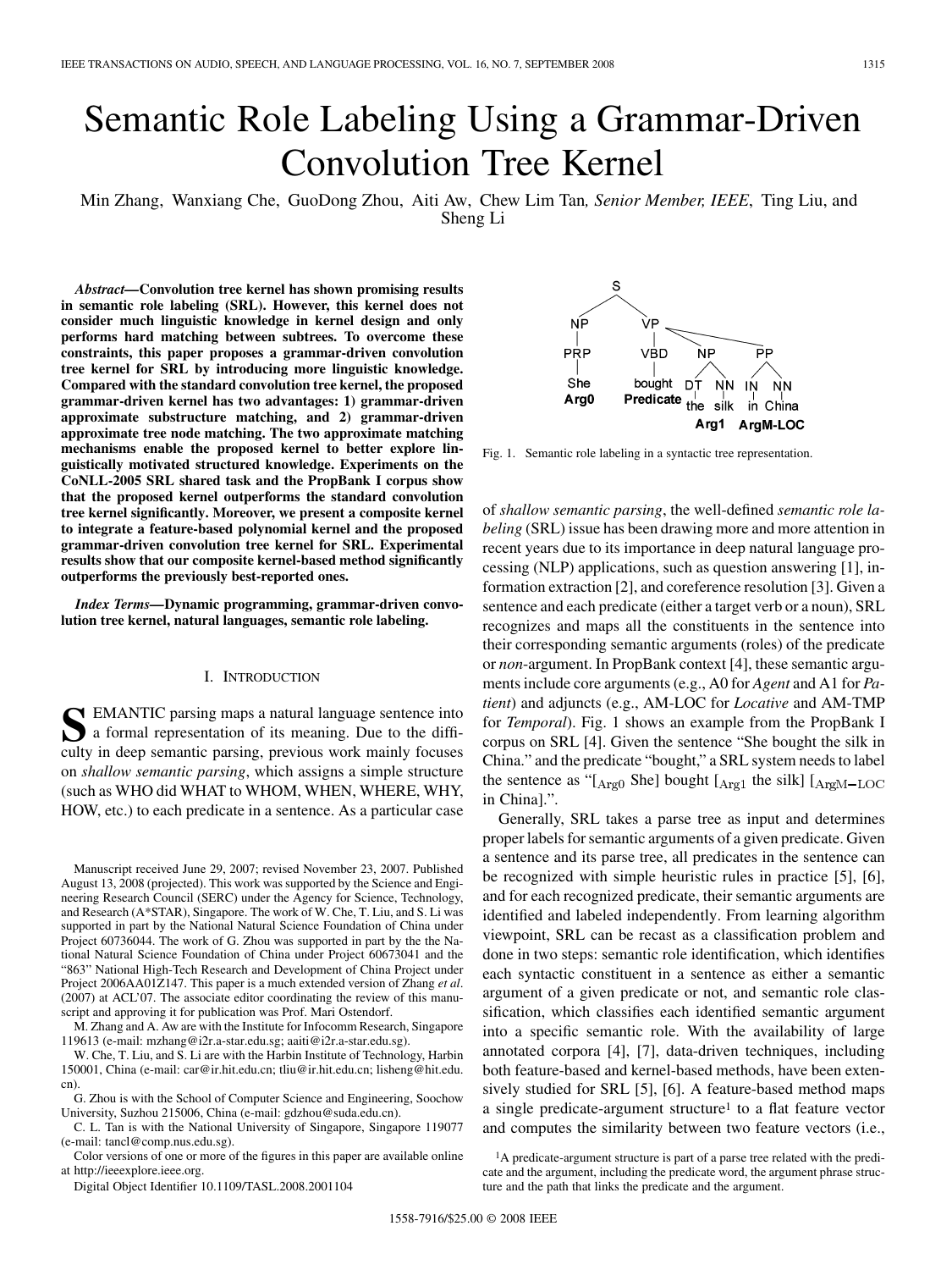two predicate-argument structures) using dot product while, in kernel-based methods, a kernel function is used to directly measure the similarity between two predicate-argument structures without using the feature vector representations (The kernel trick is introduced in detail in Section IV-A). Although feature-based methods represent the state-of-the-art and have achieved much success in SRL, kernel methods have more potential in capturing structured knowledge than feature-based methods. Moreover, it is well known that syntactic structure knowledge in a parse tree plays an important role in SRL and is thereby worth exploring [8], [9]. Besides SRL, tree kernels have been applied to much more natural language tasks, including syntactic parsing reranking [10], relation extraction [11], [12], named entity recognition [13], [14], etc.

In the literature, various tree kernels have been proposed, such as the convolution tree kernel [15], the PT kernel [16], the labeled order tree kernel [17], [18], the path-sensitive parse tree kernel [11], the path-sensitive dependency tree kernel [14], the shortest path kernel over dependency trees [19], [20], and the LTAG-based tree kernel [21]. As a representative tree kernel, the convolution tree kernel implicitly takes subtrees as its features and counts the number of common subtrees as the similarity between two predicate-argument structures. This kernel was first proposed in [15] for syntactic parsing and has achieved promising results in SRL [22], [23] and other NLP applications, such as parsing [15], relation extraction [12], and question classification in question answering [24]. However, the tree kernel only performs hard matching between two subtrees without considering linguistic knowledge. This makes the kernel fail to handle similar phrase structures (e.g., "buy a car" versus "buy a *red* car") and quasi-synonymic grammar tags (e.g., the POS variations between "*high*/JJ degree/NN" and "*higher*/JJR degree/NN").2 In natural language, some rewrite rules are generalizations of others. For example, "NP  $\rightarrow$  DT JJ NN" is a specialized version of "NP  $\rightarrow$  DT NN." The same applies to POSs and other grammar tags. However, the standard convolution tree kernel is unable to capture such linguistic knowledge. To overcome these shortcomings, the PT kernel generalizes the standard convolution tree kernel by allowing partial matching between subtrees. Compared with the standard convolution tree kernel, the PT kernel generates much more substructures implicitly. However, evaluation on SRL [16] shows that the PT kernel performs worse than the standard convolution tree kernel. It is not surprising due to its nongrammar-driven nature, and hence allowing many nonlinguistically motivated (normally noisy) substructures to be generated.

This paper addresses the above-mentioned issues by directly incorporating linguistic knowledge into the convolution tree kernel. To the best of our knowledge, this is the first attempt to integrate linguistic knowledge into a tree kernel (i.e., the convolution tree kernel in this paper). In particular, we propose a grammar-driven convolution tree kernel to better explore linguistically motivated substructures. Experimental results show that the proposed kernel significantly outperforms the

2Please refer to http://www.cis.upenn.edu/~treebank/ for the detailed definitions of the grammar tags used in the paper.

standard convolution tree kernel on the CoNLL-2005 SRL shared task [6]. Furthermore, we present a composite kernel to integrate a state-of-the-art feature-based polynomial kernel and our grammar-driven tree kernel. Experimental results show that our composite kernel-based method outperforms previously best reported ones.

The remainder of the paper is organized as follows: Section II introduces the public-available SRL corpora. In Section III, we review the previous work, while Section IV discusses our new grammar-driven convolution tree kernel. The experimental results are shown in Section V. Finally, we conclude our work and present our future work in Section VI.

# II. SEMANTIC ANNOTATION AND CORPORA

There are two major kinds of corpora available for semantic argument annotation: FrameNet [7], which uses predicate specific labels (such as JUDGE and JUDGEE) in semantic annotation (called frames) and PropBank [4], [25], which uses predicate independent labels (such as A0, A1). FrameNet can be viewed as the application of frame semantics [26] in the annotation of predicate argument structures based on frame elements (semantic role), while PropBank is based on a linguistic model inspired by Levin's verb classes [27], focusing on the argument structure of verbs and on the alternation patterns that describe movements of verbal arguments within a predicate structure [28]. Another difference between them is that semantic arguments in PropBank are annotated consistently with their syntactic alternations, while FrameNet roles are assigned according to semantic considerations rather than syntactic aspects. In this paper, we will only consider PropBank due to its large scale, popularity, and compatibility with the Penn TreeBank corpus [29].

Currently, there are two PropBank style corpora in English, the PropBank I corpus (LDC2004T14) and the CoNLL 2005 data on the SRL shared task [6] with only two minor differences between them: 1) the PropBank I corpus considers trace nodes while the CoNLL 2005 data does not, and 2) the CoNLL 2005 data annotates discontinuous and coreferential arguments while the PropBank I corpus does not. In this paper, we will focus on the CoNLL 2005 data, with a few exceptions on the PropBank I corpus for a fair comparison with related work.

The semantic roles covered by the CoNLL 2005 data are classified into four clusters [6].

- 1) Numbered Core Arguments (A0–A5, AA): Arguments defining verb-specific roles, e.g., A0 (for the *agent*) and A1 (for the *patient* or the *theme* of the proposition). However, no consistent generalization can be made across different verbs or even different senses of the same verb for higher numbered arguments.
- 2) Adjuncts (AM-): General arguments that any verb may take optionally. There are 13 types of adjuncts, such as AM-ADV (for general-purpose adverbs), AM-TMP (for temporal).
- 3) References (R-): For arguments realized in other parts of the sentences.
- 4) Verbs (V): For the predicate of the proposition.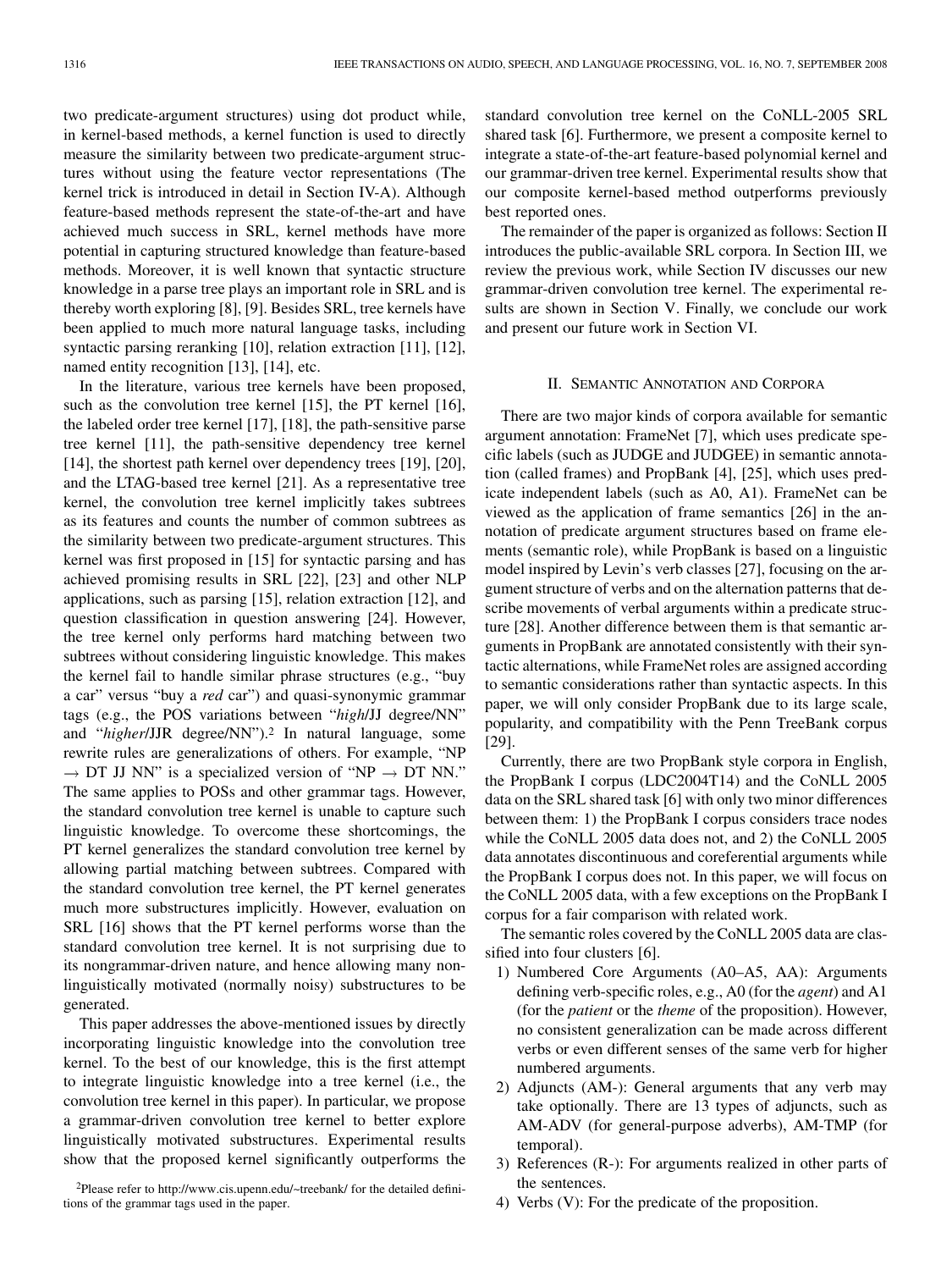For details, please refer to [6, Sec. 3.1], [4, Sec. 3], and [30, Sec. 2].

# III. PREVIOUS WORK

Labeling of semantic roles is important for many NLP applications. Traditional understanding systems [31] relied on handcrafted grammars to realize semantic roles and thus had limited coverage. Due to the recent availability of large human-annotated corpora, data-driven techniques, including both featurebased and kernel-based methods, have been extensively studied in SRL. Normally, SRL is recast as a classification problem in the literature. That is, in training, the annotated semantic argument instances are used to learn a classifier while, in testing, the learned classifier is applied to input instances to determine their argument classes (including *non*-argument) and thus label each possible arguments.

# *A. Feature-Based Methods for SRL*

Feature-based methods rely on a flat feature vector to represent an object. [32] extracted dozens of basic flat features (such as Predicate, Phrase Type, Parse Tree Path, Position, Voice, Head Word, and Verb Sub-Categorization) from a syntactic parse tree, clustered them into several subsets according to their linguistic nature and linearly interpolated the contribution of each feature subset to the SRL task in the FrameNet [7]. Since then, much research work has been pursued to explore more features (including Constituent-related features, Predicate-related features, and Predicate–Constituent features) by applying different learning algorithms and tagging strategies [30], [33]–[37]. As a representative, [30] made an extensive study on the feature-based SRL using a support vector machine (SVM) classifier [38]. For the interested, please refer to [28, Table 1] for a summary of the standard linguistic features employed by most SRL systems. Although feature-based methods represent the state-of-the-art for SRL, they cannot model syntactic structured information effectively. For example, the widely used Parse Tree Path feature in feature-based methods is so sensitive to small changes in syntactic parse trees that a pair of predicate-argument structures will have two different Parse Tree Path features even if they differ only by one node, resulting in poor model generalization problems [22].

# *B. Kernel-Based Methods for SRL*

As an alternative to feature-based methods, kernel methods [38] have the potential to better model structured objects due to its ability to directly measure the similarity between two structured objects without explicitly enumerating their substructures. In literature, many kernels have been proposed in the machine learning community and applied in NLP. In particular, [39] proposed the well-known convolution kernels for a discrete structure. Motivated by this work, more and more kernels are proposed and explored in NLP [11], [15], [40], [41], such as the *convolution Tree Kernel* [15], the *String Subsequence Kernel* (SSK) [40], the *Syllables-based String Kernel* [42], and the *Graph Kernel* (HDAG Kernel) [43].

Of special interest here, [22] extracted the Predicate Argument Feature (PAF) portion from a parse tree, which includes salient substructures of the predicate–argument structure, and computed the similarity between two PAFs using the convolution tree kernel. Under the same framework, [23] further separated the PAF into a Path portion and a Constituent Structure portion and combined the two convolution tree kernels over these two separated portions into a single composite kernel. [23] showed that such method significantly increased the performance on the CoNLL-2005 SRL data.

One major problem with the convolution tree kernel is that it only performs hard matching without considering linguistic knowledge. Therefore, it fails to handle similar phrase structures and quasi-synonymic grammar tags. In order to overcome these shortcomings, this paper proposes a grammar-driven convolution tree kernel to better explore grammatical substructures by considering those nonidentical substructures but with similar syntactic properties.

## IV. GRAMMAR-DRIVEN CONVOLUTION TREE KERNEL

In this section, we first briefly review the kernel trick and the standard convolution tree kernel and then define our grammardriven convolution tree kernel.

# *A. Kernel Trick*

For a linear classification algorithm, it is usually to learn a hyper plane  $f(\vec{x}) = \vec{w}^T \vec{x} + b = 0$  to separate two class objects.  $\vec{x}$  is a flat feature vector representation of a classifying object  $\alpha$  in an *n*-dimensional space over the real numbers, i.e.,  $\mathfrak{R}^n$ .  $\vec{w} \in \mathfrak{R}^n$  and  $b \in \mathfrak{R}$  are parameters learned from training data. The object *o* is mapped to  $\vec{x}$  via a feature function  $\phi : \mathfrak{D} \to \mathfrak{R}^n$ ,  $D$  being the set of the objects. The kernel trick allows us to rewrite the hyper plane as

$$
f(\vec{x}) = \sum_{i} (y_i \alpha_i \vec{x}_i)^T \vec{x} + b
$$
  
= 
$$
\sum_{i} y_i \alpha_i \vec{x}_i^T \vec{x} + b
$$
  
= 
$$
\sum_{i} y_i \alpha_i \phi(\alpha_i)^T \phi(\alpha) + b
$$
  
= 0

where  $y_i$  is the label of training object  $o_i$ , which is equal to 1 for positive examples and  $-1$  for negative examples,  $\alpha_i \geq 0$ , and the product  $K(o_i, o) = \langle \phi(o_i)^T \phi(o) \rangle$  is the kernel (similarity) function associated with the mapping  $\phi$ . Note that we do not need to apply the mapping  $\phi$  explicitly, the  $K(o_i, o)$  can be used directly. This allows us, under Mercer's conditions [44], to define abstract kernel (similarity) functions which generate implicit feature spaces.

# *B. Convolution Tree Kernel*

Convolution (parse) tree kernel [15] counts the number of common subtrees as the syntactic similarity between two parse trees, where a parse tree  $T$  is implicitly represented by a vector of integer counts of each subtree type (regardless of its ancestors)

# $\Phi(T) = (\# \text{subtree}_1(T), \dots, \# \text{subtree}_n(T))$

where  $\#$ subtree  $_i(T)$  is the occurrence number of the *i*th subtree type (subtree<sub>i</sub>) in T. Fig. 2 illustrates a parse tree "NP  $\rightarrow$ some/DT red/JJ cars/NNS" with all of its 11 subtrees covered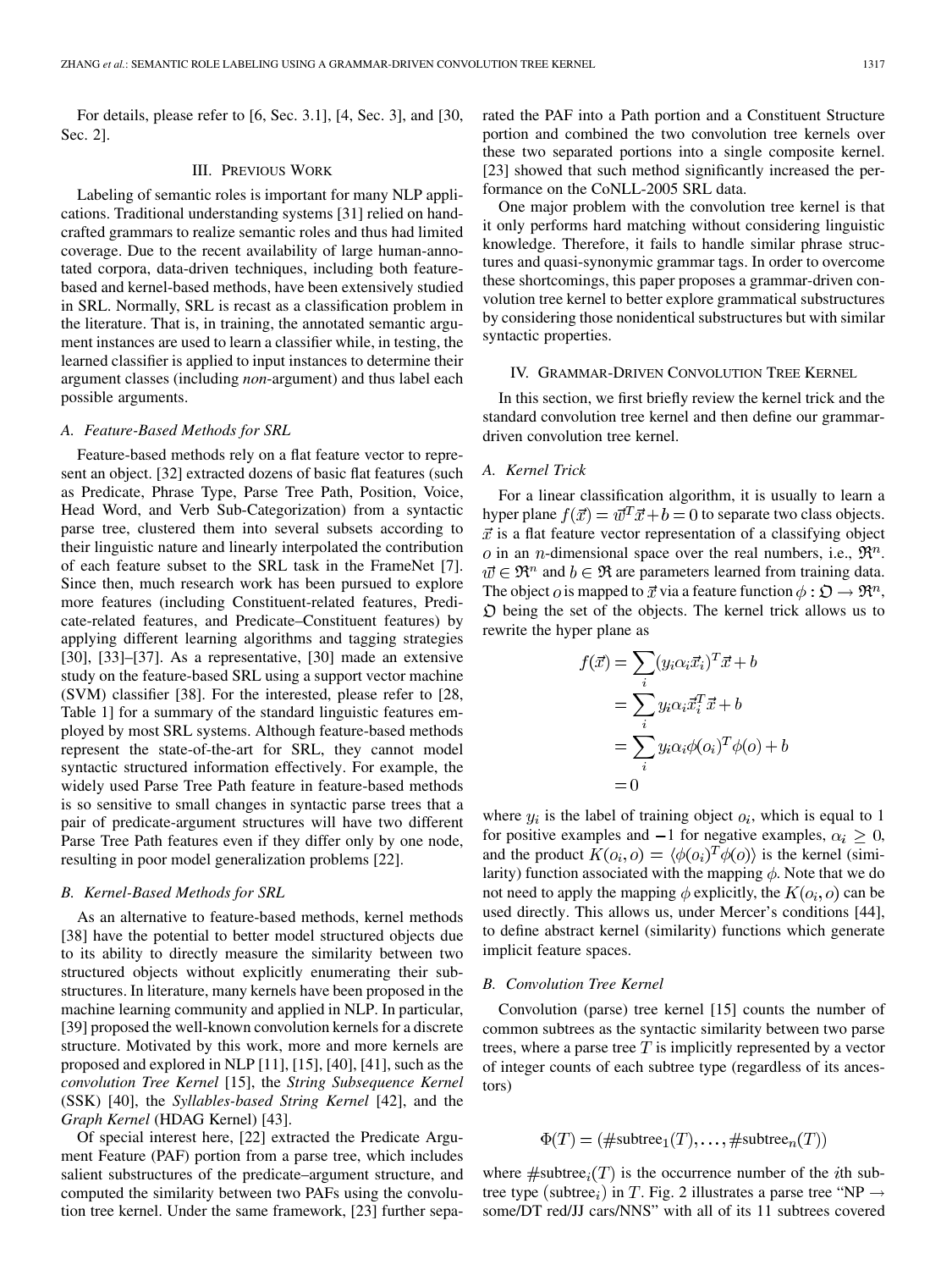

Fig. 2. Syntactic parse tree and all of its 11 subtrees covered by the convolution tree kernel.

by convolution tree kernel. Since the number of different subtrees increases exponentially with the parse tree size, it is computationally infeasible to use the feature vector  $\Phi(T)$  directly. To solve this computational issue, [15] proposed the following parse tree kernel to calculate the dot product between the above high dimensional vectors implicitly:

$$
K(T_1, T_2) = \langle \Phi(T_1), \Phi(T_2) \rangle
$$
  
=  $\sum_i$  #subtree<sub>i</sub>(T<sub>1</sub>) · #subtree<sub>i</sub>(T<sub>2</sub>)  
=  $\sum_i \left( \left( \sum_{n_1 \in N_1} I_{\text{subtree}_i}(n_1) \right) \cdot \left( \sum_{n_2 \in N_2} I_{\text{subtree}_i}(n_2) \right) \right)$   
=  $\sum_{n_1 \in N_1} \sum_{n_2 \in N_2} \Delta(n_1, n_2)$ 

where  $N_1$  and  $N_2$  are the sets of nodes in trees  $T_1$  and  $T_2$ , respectively, and  $I_{\text{subtree}_i}(n)$  is a function whose value is 1 iff there is a subtree<sub>i</sub> rooted at node *n* and zero otherwise, and  $\Delta(n_1, n_2)$ is the number of the common subtrees rooted at  $n_1$  and  $n_2$ , i.e.,

$$
\Delta(n_1, n_2) = \sum_i I_{\text{subtree}_i}(n_1) \cdot I_{\text{subtree}_i}(n_2).
$$

Furthermore,  $\Delta(n_1, n_2)$  can be computed in polynomial time by applying following recursive rules.

**R-1**: if the productions (CFG rules) at  $n_1$  and  $n_2$  are different, then  $\Delta(n_1, n_2) = 0$ .

**R-2**: else if both  $n_1$  and  $n_2$  are preterminals (POS tags),  $\Delta(n_1, n_2) = 1 \times \lambda.$ 

**R-3**: else

$$
\Delta(n_1, n_2) = \lambda \times \prod_{j=1}^{nc(n_1)} (1 + \Delta(ch(n_1, j), ch(n_2, j)))
$$

where  $nc(n_1)$  is the number of children of  $n_1$ ,  $ch(n, j)$  is the jth child of node n. Please note that a decay factor  $\lambda$  (0 <  $\lambda \leq 1$ ) is introduced to make the kernel value less variable with respect to the subtree sizes. This corresponds to a modified

kernel  $K(T_1, T_2) = \sum_i \lambda^{size_i} \cdot \# \text{subtree}_i(T_1) \cdot \# \text{subtree}_i(T_2)^3$ , where  $size_i$  is the number of rules in the *i*th subtree. In addition, rule **R-3** holds because given two nodes with the same children, one can construct common subtrees using these children and common subtrees of further offspring in a recursive way. The time complexity for computing this kernel is  $O(|N_1| \cdot |N_2|)$ .<sup>4</sup>

# *C. Grammar-Driven Approximate Substructure Matching*

The standard convolution tree kernel requires exact matching between two contiguous phrase structures. It means that only identical phrase structures are matchable. This constraint may be too strict. For example, "NP  $\rightarrow$  DT JJ NN" (NP  $\rightarrow$  *a red car*) and "NP  $\rightarrow$  DT NN" (NP  $\rightarrow$  *a car*) in two parse trees contribute nothing to the standard conventional tree kernel although they share much similar syntactic structure property and thus should play the same semantic role for a given predicate. Therefore, we propose a grammar-driven approximate matching mechanism to capture the similarity between such kinds of structures for SRL by constructing a reduced rule set with optional nodes, e.g., [JJ] in "NP  $\rightarrow$  DT [JJ] NP" and [ADVP] in "VP  $\rightarrow$  VB [ADVP] PP." For convenience, we call "NP  $\rightarrow$  DT JJ NP" the original rule and "NP  $\rightarrow$  DT [JJ] NP" the reduced rule. Here, we define two grammar-driven criteria to determine reduced rules.

- 1) The reduced rules must be grammatical. This means that a reduced rule should be valid, i.e., occurring in the original rule set, which are collected from training data. For example, "NP  $\rightarrow$  DT [JJ] NP" is acceptable since "NP  $\rightarrow$  DT NP" also occurs in the original rule set, while "VP  $\rightarrow$  [VB ADVP] PP" is invalid since "VP  $\rightarrow$  PP" does not occur in the original rule set.
- 2) A reduced rule must keep the head child of its corresponding original rule and has at least two children. This is to ensure that the reduced rules retain much of the

<sup>3</sup>Due to the exponential nature of the original kernel (when  $\lambda = 1$ ), larger matchable subtrees will have much more influence, then by analogy with a Gaussian kernel we say that the original kernel is very peaked [15]. If we use the kernel to construct a model which is a linear combination of trees, as one would with an SVM or the perceptron, the output will be dominated by the most similar tree, and so the model will behave like a nearest neighbor rule [15]. Experiments in [15], [22], [41] empirically verify this point. To overcome this problem, the decay factor  $\lambda$  is introduced to downweight the contribution of subtrees exponentially with their sizes. For details, please refer to [15, p. 4].

4[45] proposed a suffix-tree-based algorithm that can compute a tree kernel in linear complexity. Unfortunately, their algorithm is not applicable to the tree kernel (as discussed in this paper) since their algorithm requires all the leaf nodes in a subtree to be terminal nodes (i.e., lexical word in a parse tree) while the leaf nodes in our subtrees can be nonterminals (e.g., phrase tags NP and VP, and POS tags NN and NNS).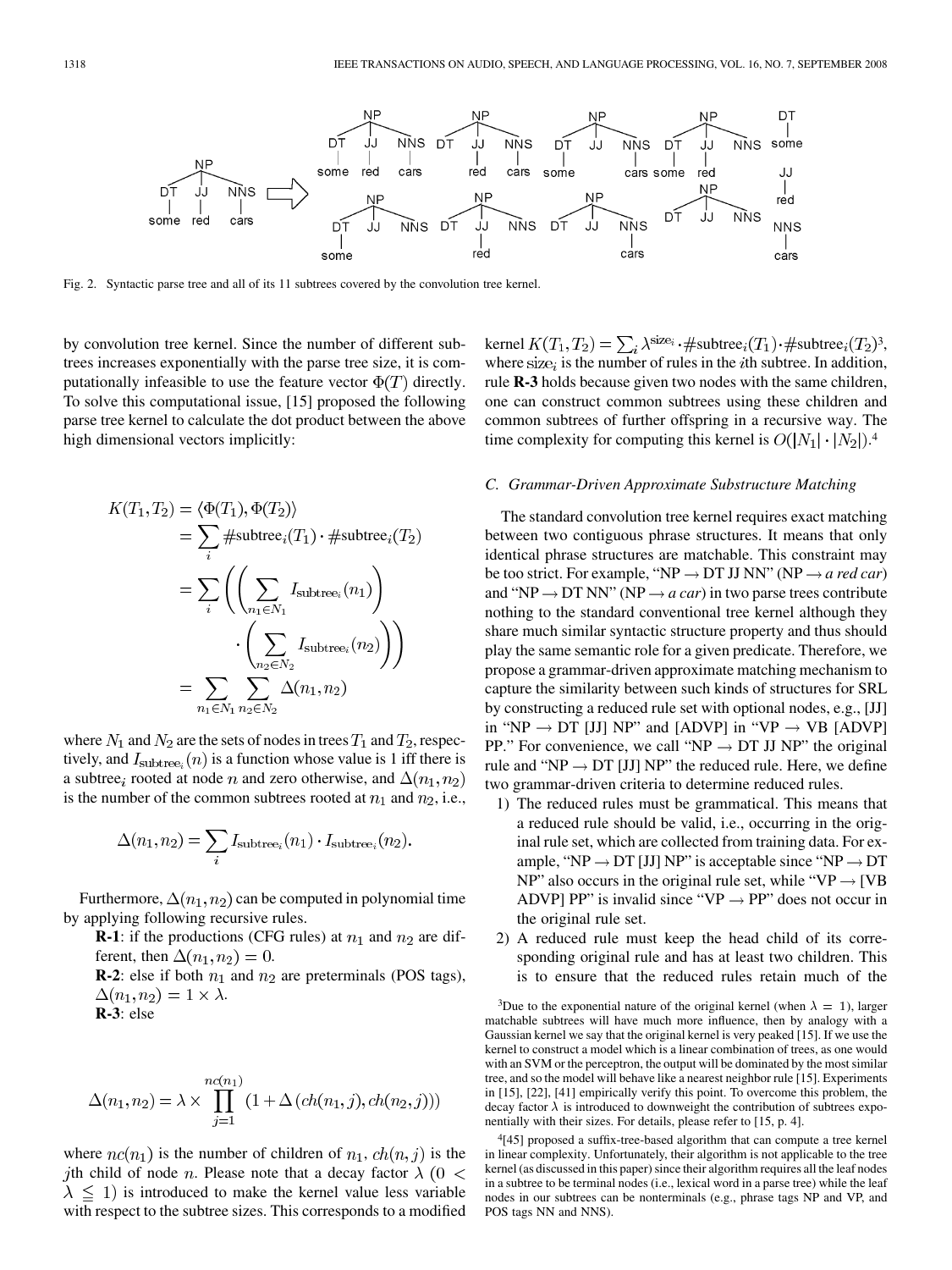semantics of the corresponding original rules and to avoid over-generation of reduced rules.

In this paper, the original rule set is extracted from a training corpus. By defining a small set of optional nodes for each type of left-hand phrases manually, we can automatically build a set of reduced rules from the original rule set (Later in Section V, we will discuss this issue in more details). For two rules A and B with the same left-hand phrase label to be matched, A should be equal to B after zero or more deletions of optional nodes. Obviously, the head child of A must be aligned to the head child of B. Given the reduced rule set, we can formulate the approximate substructure matching mechanism as follows:

$$
M(r_1, r_2) = \sum_{i,j} \left( I_T \left( T_{r_1}^i, T_{r_2}^j \right) \times \lambda_1^{a_i + b_j} \right) \tag{1}
$$

where

- $r_1$  is a production rule, representing a subtree of depth one,<sup>5</sup> and likewise for  $r_2$ .
- $T_{r_1}^i$  is the *i*th variation of the subtree  $r_1$  by removing zero ore more optional nodes, and likewise for  $T_{r_2}^j$ . The training algorithm of a kernel method converges only when using a proper kernel. To make sure that the new kernel is a proper kernel, all the possible variations of the original subtrees should be considered.
- $I_T(\cdot, \cdot)$  is a binary function that is 1 iff the two subtrees are identical and zero otherwise.
- $\lambda_1$  ( $0 \leq \lambda_1 \leq 1$ ) is a weight to penalize the removal of optional nodes, while  $a_i$  and  $b_j$  denote the numbers of removed optional nodes in subtrees  $T_{r_1}^i$  and  $T_{r_2}^j$ , respectively.

 $M(r_1, r_2)$  returns the similarity between two subtrees  $r_1$  and  $r<sub>2</sub>$  by summing up the similarities between their possible variations. Please note that all the possible variations are taken into account in (1) in order to guarantee that the new kernel is a proper one. Under the approximate matching mechanism, two subtrees are matchable with proper weighting if they are identical after removing zero or more optional nodes. In this way, "NP  $\rightarrow$  *a red car*" and "NP  $\rightarrow$  *a car*" is matchable with a penalty  $\lambda_1$  in our new kernel. This means that one such co-occurrence of the two structures contributes  $\lambda_1$  to our proposed kernel while it contributes nothing to the standard one. Therefore, with the approximate substructure matching mechanism, our method would be able to explore more linguistically appropriate substructures than the standard one.

## *D. Grammar-Driven Approximate Node Matching*

The convolution tree kernel only considers exact matching between two (terminal/nonterminal) nodes. However, some similar POSs or phrase tags may represent similar roles, such as NN (*dog*), NNS (*dogs*), and NP (*the dog*). In order to capture this phenomenon, we allow approximate matching between node features for better coverage by introducing some equivalent node feature sets:

- JJ, JJR, JJS;
- VB, VBD, VBG, VBN, VBP, VBZ;

# • NN, NNS, NNP, NNPS, NX.<sup>6</sup>

where node features in the same line are treated as analogous and can match each other. Similar to the approximate substructure matching mechanism, we introduce a new parameter  $\lambda_2$  $(0 \leq \lambda_2 \leq 1$  to weight approximate node matching. We call it node feature *mutation*<sup>7</sup> and the approximate node matching mechanism can be formulated as

$$
M(f_1, f_2) = \sum_{i,j} \left( I_f \left( f_1^i, f_2^j \right) \times \lambda_2^{a_i + b_j} \right) \tag{2}
$$

where  $f_1$  is a node feature,  $f_1^i$  is the *i*th mutation of  $f_1$ , and  $a_i$  is zero iff  $f_1^i$  and  $f_1$  are identical and 1 otherwise, and likewise for  $f_2$  and  $b_j$ .  $I_f(\cdot, \cdot)$  is a function that is 1 iff the two features are identical and zero otherwise. Equation (2) sums over all combinations of feature mutations as the node feature similarity. Same as (1), all the possibilities are taken into account in (2) to guarantee that the new kernel is a proper kernel.

# *E. Grammar-Driven Convolution Tree Kernel*

Both the approximate substructure and node matching mechanisms are grammar-driven, i.e., they retain most of the underlying linguistic constraints and keep the semantic meanings of the original rules. Given these two approximate matching mechanisms, we can define our grammar-driven convolution tree kernel step by step. First, we can represent a parse tree  $T$ using a feature vector implicitly

$$
\Phi'(T) = (\# \text{subtree}_1(T), \dots, \# \text{subtree}_n(T))
$$

where  $\#$ subtree,  $(T)$  is the occurrence number of the *i*th subtree type (subtree<sub>i</sub>) in T. Please note that, unlike the standard convolution tree kernel, we relax the condition for the occurrence of a subtree by allowing both original and reduced rules (via the approximate substructure matching), and node feature mutations (via the approximate node matching). In other words, the criteria by which a subtree is said to occur are modified. For example, one occurrence of the subtree "NP  $\rightarrow$  DT JJ NP" contributes 1 and  $\lambda_1$  to its counterparts "NP  $\rightarrow$  DT JJ NP," and "NP  $\rightarrow$  DT NP," respectively, in the new kernel, while it only contributes 1 to "NP  $\rightarrow$  DT JJ NP" in the standard one.

Then, we can define the grammar-driven kernel between two parse trees

$$
K_G(T_1, T_2) = \langle \Phi'(T_1), \Phi'(T_2) \rangle
$$
  
=  $\sum_i \# \text{subtree}_i(T_1) \cdot \# \text{subtree}_i(T_2)$   
=  $\sum_i \left( \left( \sum_{n_1 \in N_1} I'_{\text{subtree}_i}(n_1) \right) \cdot \left( \sum_{n_2 \in N_2} I'_{\text{subtree}_i}(n_2) \right) \right)$   
=  $\sum_{n_1 \in N_1} \sum_{n_2 \in N_2} \Delta'(n_1, n_2)$  (3)

6In Penn TreeBank II, the phrase tag NX standards for a kind of noun phrase (NP) that is used to mark the head of certain complex NPs.

7In this paper, nonterminals are manually grouped according to their syntactic similarity and a mutation of a nonterminal in a group is used to refer to another nonterminal in the group.

<sup>5</sup>Equation (1) is defined over subtrees of depth one. Multilayer subtree approximate matching can be achieved recursively. We will discuss it later in Section IV-E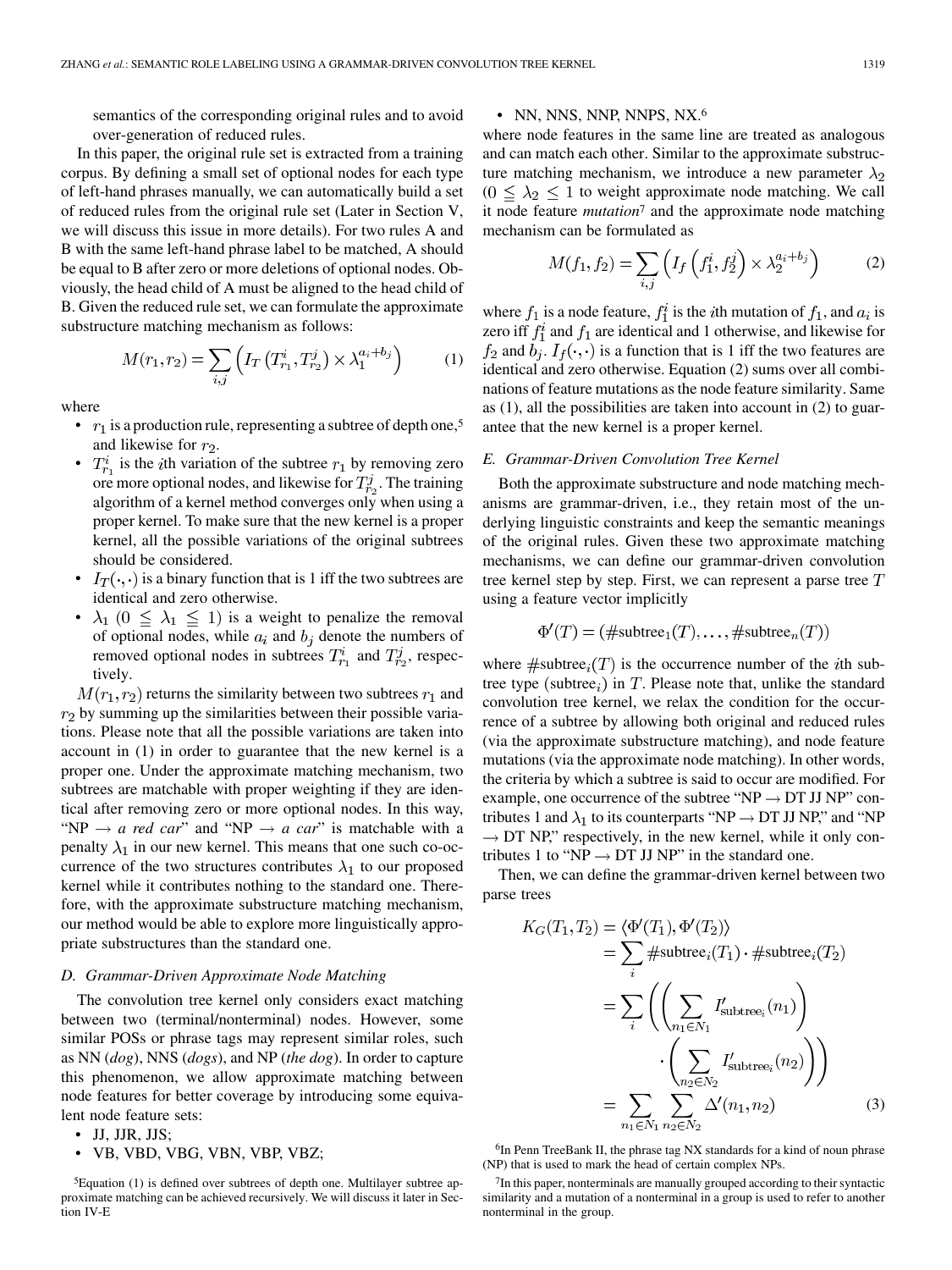where  $N_1$  and  $N_2$  are the sets of nodes in trees  $T_1$  and  $T_2$ , respectively. Given  $a$  and  $b$  are the total numbers of removed optional nodes and mutated node features at node  $n$ , respectively,  $I'_{\text{subtree}_i}(n)$  is  $\lambda_1^a \cdot \lambda_2^b$  iff there is a subtree<sub>i</sub> rooted at node n and zero otherwise. Moreover,  $\Delta'(n_1, n_2)$  counts the weighted number of common subtrees rooted at  $n_1$  and  $n_2$ , i.e.,

$$
\Delta'(n_1, n_2) = \sum_i I'_{\text{subtree}_i}(n_1) \cdot I'_{\text{subtree}_i}(n_2). \tag{4}
$$

Obviously,  $\Delta(n_1, n_2)$  can be further computed using following recursive rules.

**R-A**: if  $n_1$  and  $n_2$  are pre-terminals, then

$$
\Delta'(n_1, n_2) = \lambda \times M(f_1, f_2) \tag{5}
$$

where  $f_1$  and  $f_2$  are features of nodes  $n_1$  and  $n_2$ , respectively,  $M(f_1, f_2)$  is defined in (2) and, similar to the standard convolution tree kernel, the decay factor  $\lambda$  ( $0 \le \lambda \le$ 1) is introduced to make the kernel less variable to the subtree size.

**R-B**: else if both  $n_1$  and  $n_2$  are the same nonterminals, then generate all variations of subtrees of *depth two* rooted at  $n_1$  and  $n_2$  (denoted by  $T_{n_1}$  and  $T_{n_2}$ , respectively) by removing different optional nodes

$$
\Delta'(n_1, n_2) = \lambda \times \sum_{i,j} \left( I_T \left( T_{n_1}^i, T_{n_2}^j \right) \times \lambda_1^{a_i + b_j} \times \prod_{k=1}^{nc(n_1, i)} \left( 1 + \Delta'(ch(n_1, i, k), ch(n_2, j, k)) \right) \right)
$$
(6)

where

- $T_{n_1}^i$  and  $T_{n_2}^j$  denote the *i*th and *j*th variations of subtrees and  $T_{n_2}$ , respectively;
- $I_T(\cdot, \cdot)$  is a function that is 1 iff the two subtrees are identical and zero otherwise;
- $a_i$  and  $b_j$  stand for the number of removed optional nodes in subtrees  $T_{n_1}^i$  and  $T_{n_2}^j$ , respectively;
- $nc(n_1, i)$  returns the number of children of  $n_1$  in its *i*th subtree variation  $T_{n_1}^i$ ;
- $ch(n_1, i, k)$  is the kth child of node  $n_1$  in its *i*th variation subtree  $T_{n_1}^i$ , and likewise for  $ch(n_2, j, k)$ ;
- similar to **R-A**,  $\lambda$  ( $0 < \lambda \le 1$ ) is also included here to make the kernel less variable to the subtree size. **R-C**: else  $\Delta'(n_1, n_2) = 0$

**R-A** accounts for the approximate node matching while **R-B** accounts for the approximate substructure matching. In **R-B**, (6) is able to carry out multilayer subtree approximate matching by its recursive nature, while (1) is only effective for two-layer subtrees. Moreover, we reformulate (4) into (5) and (6) for efficient computation. Since (4) is a dot product, we can easily prove that our kernel defined in (3) is a valid kernel using the proof as given in [39].

It is interesting to observe the difference in the substructures covered by the standard convolution tree kernel and the grammar-driven convolution tree kernel. Fig. 3 shows that the grammar-driven kernel can capture additional 17 grammatical substructures with proper weighting.

# *F. Efficient Computation of the Grammar-Driven Convolution Tree Kernel*

One major problem with the grammar-driven convolution tree kernel is its computational complexity, which is exponential in nature due to the approximate substructure and node matching mechanisms. In particular, computing (6) requires exponential time if computed by brute force since all variations of the current subtree have to be explicitly generated by removing one or more optional nodes although the number of reduced rules is bounded by the number of rules in the original Treebank. Here, we present an efficient dynamic programming (DP) algorithm to compute the grammar-driven kernel in polynomial time. Similar to the partial tree (PT) kernel [16], we recast (6) as finding common subtrees with possible optional nodes between two parse trees and rewrite it as

$$
\Delta'(n_1, n_2) = \lambda \times \sum_{p=lx}^{lm} \Delta_p(c_{n_1}, c_{n_2})
$$
 (7)

where

- $c_{n_1}$  and  $c_{n_2}$  are the child node sequences of  $n_1$  and  $n_2$ ;
- $\Delta_p(\cdot, \cdot)$  evaluates the number of common subtrees with exactly  $p$  children (at least including all nonoptional nodes) rooted at  $n_1$  and  $n_2$ ;
- $lx = \max\{np(c_{n_1}), np(c_{n_2})\}$  and  $np(\cdot)$  is the number of non-optional nodes;
- $lm = \min\{l(c_{n_1}), l(c_{n_2})\}$  and  $l(\cdot)$  returns the number of children;
- the decay factor  $\lambda$  ( $0 < \lambda \leq 1$ ) is introduced to make the kernel less variable to the subtree size, similar to the standard convolution tree kernel.

Now the problem becomes how to calculate  $\Delta_p(c_{n_1}, c_{n_2})$  efficiently. In this paper, we propose a dynamic programming algorithm similar to the one used in the PT kernel. Let us first look at the DP algorithm in the PT kernel. Given two child node sequences  $c_1 a = c_{n_1}$  and  $c_2 b = c_{n_2}$  (a and b are their last children, respectively), the DP algorithm in the PT kernel evaluates  $\Delta_p(c_{n_1}, c_{n_2})$  recursively as follows:<sup>8</sup>

$$
\Delta_p(c_{n_1}, c_{n_2}) = \Delta_p(c_1a, c_2b)
$$
  
=  $I(a, b) \times (1 + \Delta'(a, b)) \times \Delta_{p-1}(c_1, c_2)$   
+  $\Delta_p(c_1a, c_2) + \Delta_p(c_1, c_2b) - \Delta_p(c_1, c_2)$  (8)

with the following two stopping criteria

$$
\Delta_p(c_1, c_2) = 0, \forall \text{ node sequence pair } c_1 \text{ and } c_2,
$$
  
if min(|c\_1|, |c\_2|) < p (9)

$$
\Delta_0(c_1, c_2) = 1
$$
,  $\forall$  any node sequence pair  $c_1$  and  $c_2$  (10)

where  $I(a, b)$  is a binary function that is 1 iff two nodes are matchable and zero otherwise. Obviously, (8) is a typical DP algorithm and (9) and (10) are two stopping criteria of the DP algorithm. Moreover, (8) shows the following.

<sup>8</sup>Thanks to A. Moschitti for giving us his source code of the PT kernel. Based on the source code, we reformulated the PT kernel as (8)–(10) instead of his original complicated equations. In addition, for clarity, we did not consider penalizing the length of the child sequence. Moreover, we find a typo in their original formula: the last plus sign "+" in the (5) in his paper [16] should be a original complicated of<br>nalizing the length of<br>inal formula: the last<br>subtraction sign "-".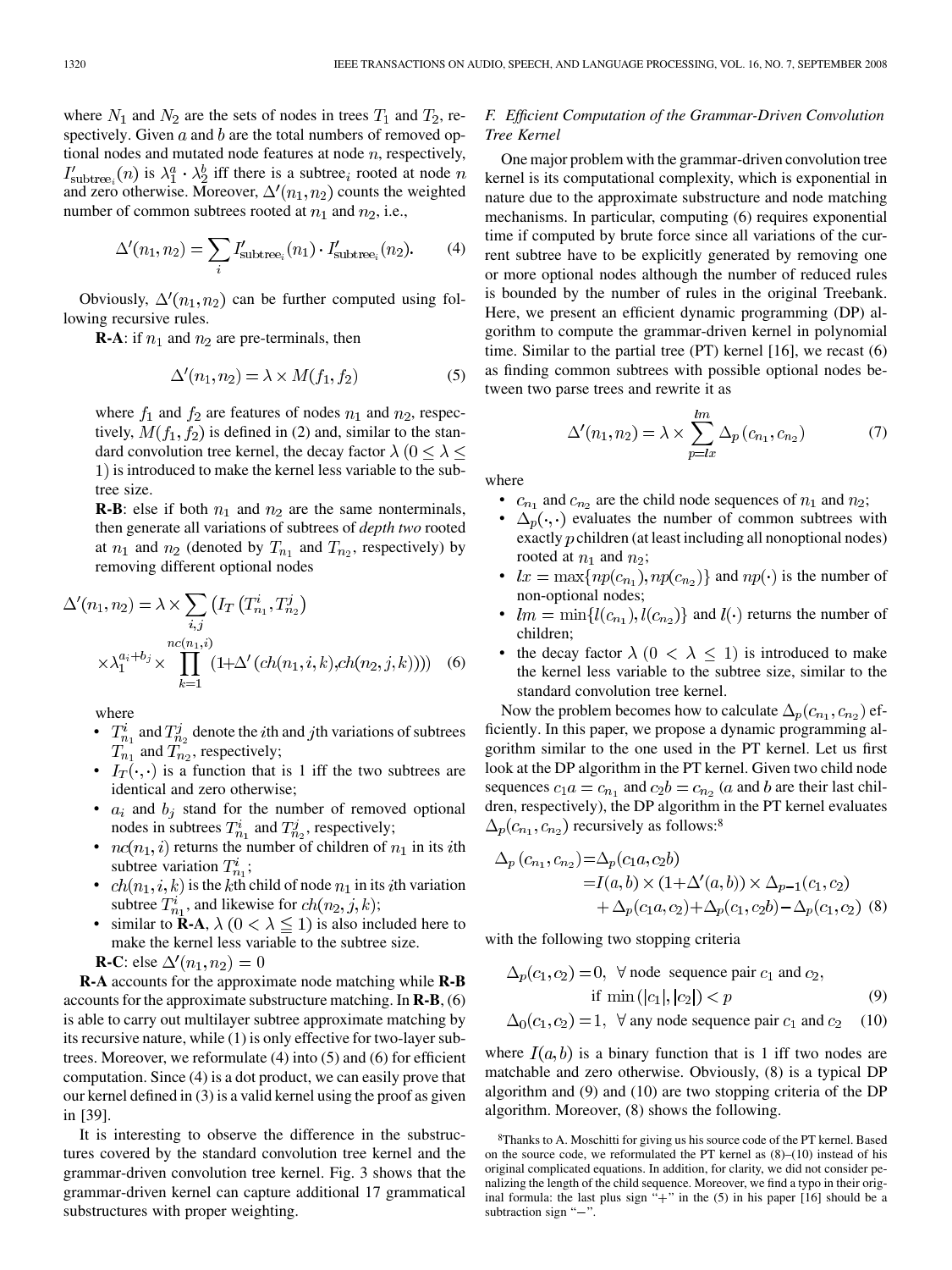

Fig. 3. Syntactic parse tree and all of its 28 substructures covered by the grammar-driven convolution tree kernel (compared with the standard convolution tree kernel).

- If the last two children nodes  $a$  and  $b$  are matchable, then we can 1) use  $\Delta'(a, b)$  to further count the number of common subtrees rooted at the matchable node pair and 2) use  $\Delta_{p-1}(c_1, c_2)$  to evaluate the number of common subtrees with exactly  $p-1$  children between  $c_1$  and  $c_2$ .
- Besides,  $\Delta_p(\cdot, \cdot)$  is called twice over the two shorter node sequence pairs with nodes  $a$  and  $b$  removed, respectively. Since  $\Delta_p(c_1, c_2)$  will be called twice in  $\Delta_{p-1}(c_1a, c_2)$  and  $\Delta_{p-1}(c_1, c_2b)$  in the next recursive call, we subtract one in (8) to avoid the duplicate calculation. Indeed, this kind of double-counting problem appears frequently in NLP, and is sometime known as "spurious ambiguity" [46].
- The time complexity of computing  $\Delta'(n_1, n_2)$  is  $O(p|c_{n_1}|$ .  $|c_{n_2}|$ ) since for any node pair a and b,  $\Delta'(a, b)$  is called only once.

Compared with the PT kernel, the grammar-driven tree kernel has two special characteristics.

C1: the grammar-driven kernel only skips optional nodes while the PT kernel has no restriction on node skipping.

C2: the grammar-driven kernel penalizes removed optional nodes only (including both interior and exterior skipped nodes) while the PT kernel weights the length of subsequences (all interior skipped nodes are counted in, but exterior nodes are ignored).

By taking these two factors into consideration,  $\Delta_p(c_1, c_2)$  can be computed in the grammar-driven kernel as follows:

$$
\Delta_p(c_{n_1}, c_{n_2}) = \Delta_p(c_1a, c_2b)
$$
  
=  $I(a, b) \times (1 + \Delta'(a, b)) \times \Delta_{p-1}(c_1, c_2)$   
 $+ \Delta_p(c_1a, c_2) \times \text{opt}(b) \times \lambda_1$   
 $+ \Delta_p(c_1, c_2b) \times \text{opt}(a) \times \lambda_1$   
 $- \Delta_p(c_1, c_2) \times \text{opt}(a) \times \text{opt}(b) \times \lambda_1^2$ 

with the following two stopping criteria:

$$
\Delta_p(c_1, c_2) = 0, \quad \forall \text{ node} \text{ sequence pair } c_1 \text{ and } c_2,
$$
  
if  $\min(|c_1|, |c_2|) < p$   

$$
\Delta_0(c_1, c_2) = 1 \times \text{opt}(c_1) \times \text{opt}(c_2) \times \lambda_1^{|c_1| + |c_2|},
$$
  
 $\forall \text{ any node sequence pair } c_1 \text{ and } c_2$ 

where  $opt(w)$  is a binary function, which is 0 if nonoptional nodes are found in the node sequence  $w$  and 1 otherwise (for C1);  $\lambda_1$  is the weight to reflect skipped optional nodes, and the power of  $\lambda_1$  is the number of skipped optional nodes (for C2). Compared with the PT kernel, the grammar-driven kernel introduces the function  $opt(\cdot)$  and the penalty  $\lambda_1$ . This is to ensure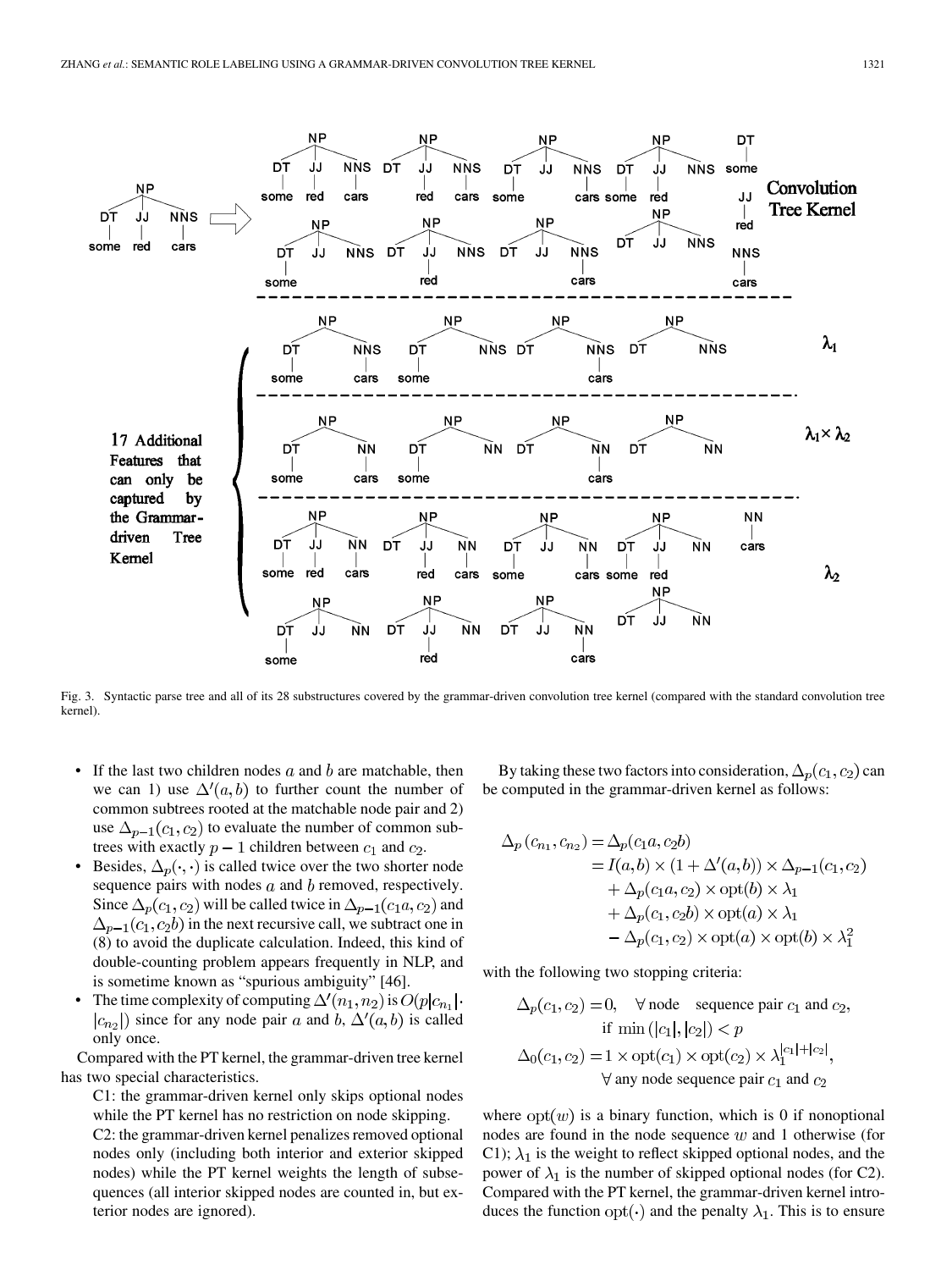

Fig. 4. Comparison of the convolution tree kernel and the grammar-driven kernel.

that the grammar-driven kernel only skips optional nodes and penalizes those subtrees with skipped optional nodes.

It is clear that we can compute  $\Delta'(n_1, n_2)$  in  $O(p|c_{n_1}|.|c_{n_2}|)$ . This means that the computational complexity of the grammardriven convolution tree kernel is  $O(p\rho^2|N_1|\cdot|N_2|)$  in the worst case, where  $\rho = \max_i(|c_{n_i}|)$  is the maximum branching factor of the two trees. Note that the average  $\rho$  in natural language parse trees is normally very small and the overall complexity can be reduced by avoiding the computation of node pairs with unmatchable labels (refer to **R-C** in Section IV-E).

### *G. Comparison With Previous Work*

To provide better understanding of our grammar-driven kernel, this section compares it in detail with related tree kernels one by one, such as the convolution tree kernel [15], the PT kernel [16], the labeled order tree kernel [17], [18], the LTAG-based tree kernel [21], the path-sensitive parse tree kernel [11], the path-sensitive dependency tree kernel [14], and the shortest path kernel over dependency trees [19], [20].

The conventional convolution tree kernel [15] is a special case of our grammar-driven kernel. From the kernel function viewpoint, our kernel considers not only exact matching but also approximate matching. From feature exploration viewpoint, although they explore the same substructures (defined recursively by the phrase parse rules), their substructure values are different since our kernel captures similar substructures in a more linguistically appropriate way. Fig. 4 compares the standard kernel and the grammar-driven kernel on two similar trees. It shows that the standard kernel is only able to derive two common subtrees, while the grammar-driven kernel can obtain additional nine common substructures.

Compared with the PT kernel [16] which allows partial matching between subtrees, both the standard and grammar-driven tree kernels generate much fewer substructures. Fig. 5 compares the PT kernel with the standard convolution tree kernel. In some sense, the grammar-driven tree kernel is a special case of the PT kernel. The main difference is that the PT kernel is not grammar-driven, and hence allowing many nonlinguistically motivated substructures to be matched. This may compromise the performance in SRL [16] since some of the generated nongrammatical substructures may be noisy due to the lack of linguistic interpretations and constraints. Another difference is that the PT kernel does not allow approximate node matching. As a result, our kernel exploits linguistic knowledge than the PT kernel.

The labeled order tree kernel [17], [18] generalizes the convolution kernel over labeled order trees. It is much more adaptable than the PT kernel and can explore much larger substructures than the PT kernel through exploiting label mutations and elastic structure matching. However, the same as the PT kernel, the labeled order tree kernel is not grammar-driven. Thus, it may face the same issues (over-generation of nongrammatical substructures) as the PT kernel when used in NLP applications.

The LTAG-based tree kernel [21] was proposed to utilize LTAG-based features in parse tree reranking. The major characteristic with this kernel is that it needs to obtain a LTAG derivation tree for each parse tree before kernel calculation. In comparison, our kernel considers optional nodes using a set of empirical CFG rules.

Both the path-sensitive parse tree [11] and dependency tree [14] kernels match nodes from roots to leaf nodes recursively layer by layer in a top-down manner with the former working on parse trees and the latter on dependency trees. We note that these two kernels impose a strong constraint on kernel computation: matchable nodes should have an identical path of ascending nodes from the roots to the current nodes. For the shortest path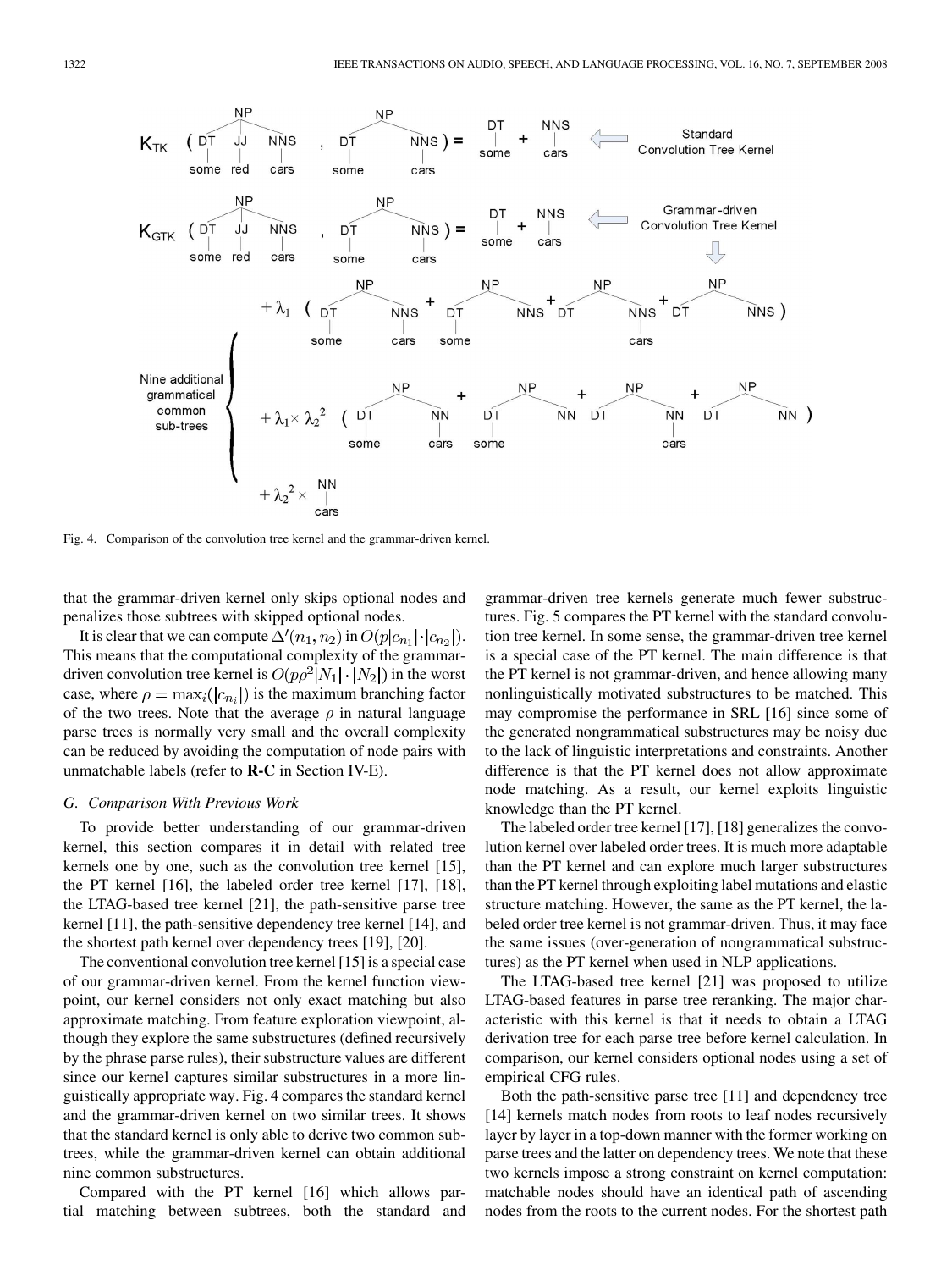

Fig. 5. Syntactic parse tree and all of its substructures covered by the PT kernel (compared with the standard convolution tree kernel).

tree kernel [19], [20] over dependency trees, it simply counts the number of common word classes at each position in the shortest paths between two constituents in dependency trees. This kernel is similar to the widely used path feature in SRL without containing any structured information. Compared with the above three kernels, the convolution tree kernel is more flexible and robust. Evaluation on the ACE corpus [47] of the relation extraction task [41] shows that the convolution tree kernel significantly outperforms the above three kernels. In particular, regarding the node similarity calculation, the path-sensitive dependency tree kernel defined a similarity function, returning the number of feature values in common between the two node feature vectors as the node similarity. Compared with our approximate node matching mechanism, their similarity function does not consider feature mutation and lack the approximate matching functionality. Furthermore, we distinguish the original feature from its mutation (refer to  $f_1$  and  $f_1^i$  at (2) in this paper), and introduce a small weight  $\lambda_2$  to penalize the approximate matching when involving feature mutation. Of course, we can introduce the approximate node matching mechanism into the node similarity function of the path-sensitive dependency tree kernel by modifying their node feature compatibility function. However, the problem is that, without feature mutation, we cannot guarantee the modified node similarity function is still a proper kernel due to its failure to include all possible variations of the original feature.

# V. EXPERIMENTS

In this section, we have systematically evaluated the grammar-driven convolution tree kernel on semantic role labeling.

### *A. Experimental Setting*

We mainly use the CoNLL-2005 data on the SRL shared task [6] for our evaluation, which consists of the *Wall Street Journal* part of the Penn TreeBank [29], with annotated predicate-argument structures from the PropBank I corpus [4]. In total, there are 35 roles including seven Core (A0–A5, AA), 14 Adjunct (AM-), and 14 Reference (R-) arguments. As defined by the shared task, we use sections 02–21 for training, section 24 for development and section 23 for testing, respectively. Table I gives the statistics of the three data sets. For SRL, each sentence is preprocessed in pipeline, including POS tagging [48], named entity recognition [49] and syntactic parsing [50], [51]. Note that the predicates are already annotated in the corpus. Therefore, for fair comparison, we suppose that those predicates have been recognized perfectly in our experiments.

Furthermore, we use constituents as the labeling units to form the labeled arguments. Due to the errors from automatic syntactic parsing, it is impossible for all arguments to find their matching constituents in parse trees. Statistics on the CoNLL-2005 training data shows that 10.08% of arguments have no matching constituents using the Charniak parser [50], and the number increases to 11.89% using the Collins parser [51]. Therefore, we only adopt the Charniak parser in preprocessing. In order to speed up the learning process, we use a four-stage approach.

*Stg 1*: A pruning stage [33] is applied to filter out the constituents that are clearly not semantic arguments to the predicate.

*Stg 2*: The candidates derived from *Stg 1* are identified as either arguments or nonarguments using a binary classifier. *Stg 3*: Identified arguments from *Stg 2* are classified into one of the semantic roles using a multicategory classifier.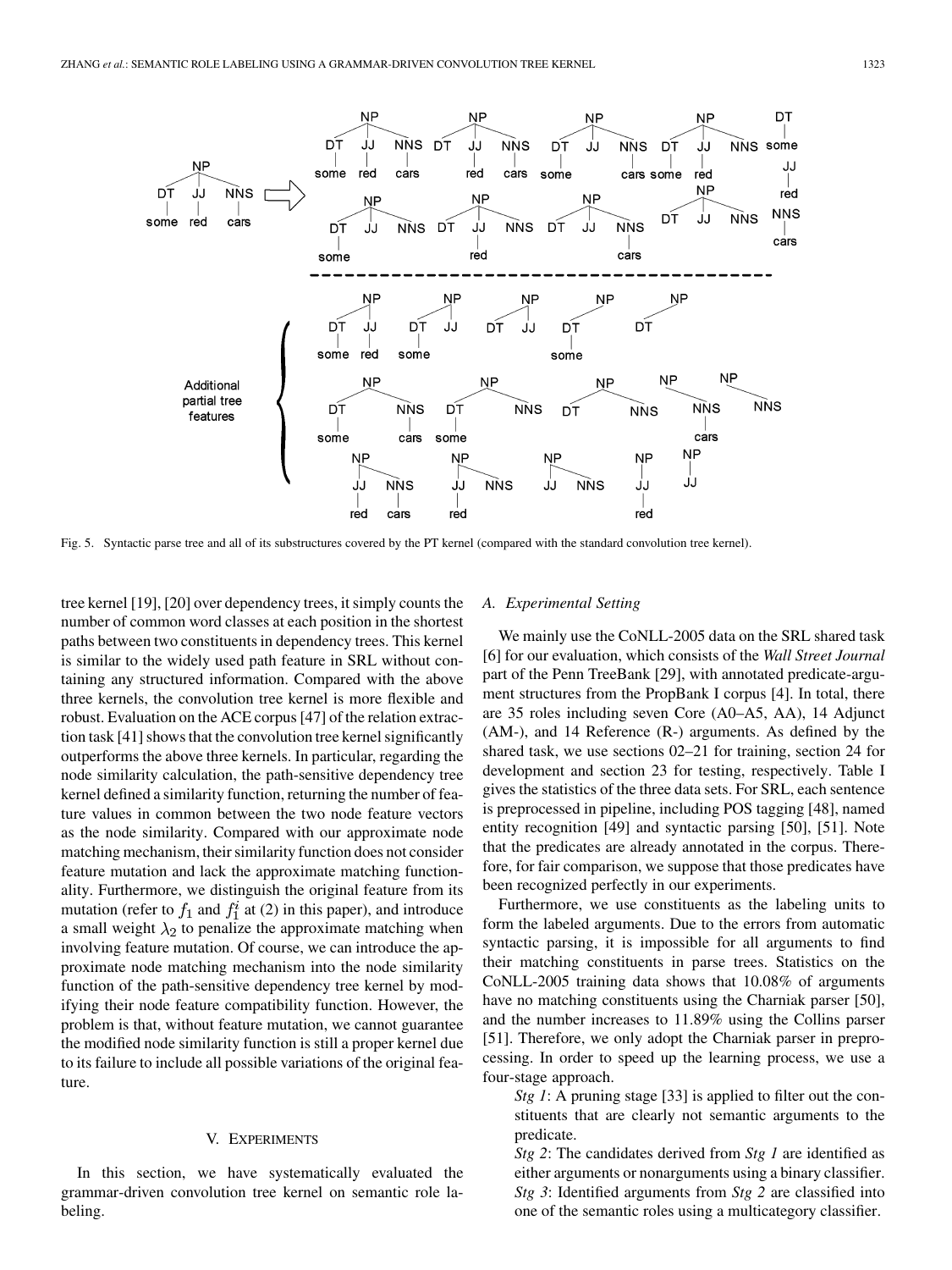

Fig. 6. Comparison of the PT kernel and the standard convolution tree kernel.

TABLE I STATISTICS OF THE CONLL-2005 SRL DATA

|           | Training  | Development   | <b>Test</b> |
|-----------|-----------|---------------|-------------|
| Sections  | WSJ 02-21 | <b>WSJ 24</b> | WSJ 23      |
| Sentences | 39,832    | 1,346         | 2,416       |
| Arguments | 239,858   | 8,346         | 14,077      |

*Stg 4*: A rule-based postprocessing stage [52] is used to handle unmatched arguments with constituents, such as AM-MOD and AM-NEG. In addition, for embedded arguments or arguments with the same labels, we only maintain the one with maximum probability or score.

Besides, the following are more details on experimental settings:

- 1) **Evaluation Method**: Accuracy is used to evaluate the performance of semantic role classification (*Stg 3*), while the whole SRL system is evaluated using *precision*, *recall*, and  $F_1$  of the predicted arguments. Here, srl-eval.pl,<sup>9</sup> the official evaluation program of the CoNLL-2005 SRL shared task, is adopted to evaluate the system performance.
- 2) **Classifier**: SVM [38] is selected as our classifier for *Stgs 2* and *3*. Since SVM is a binary classifier, we adopt the *one versus others* strategy to handle the multiclassification problem in *Stg 3* and select the label with the largest margin as the final output. This also allows us to design a parallel training process which trains different binary classifiers at the same time. Finally, the Tree Kernel in the SVM-Light Tool (SVM-Light-TK) [16], [53] is modified to become a grammar-driven one.
- 3) **Kernel Setup**: For comparison, we also develop a state-ofthe-art feature-based method, which uses the same Constituent, Predicate, and Predicate–Constituent related features as in [30], as the baseline feature-based method. In addition, the best-reported tree kernel  $K_{\text{hybrid}} = \theta K_{\text{path}} +$  $(1-\theta)K_{cs}$   $(0 \le \theta \le 1)$ ,<sup>10</sup> proposed by [23] in SRL, is adopted as our baseline kernel. For convenience, we call the original one in [23] a nongrammar-driven hybrid convolution tree kernel and the enhanced one which uses our grammar-driven tree kernel to compute  $K_{\text{path}}$  and  $K_{cs}$  a grammar-driven hybrid tree kernel  $(K_{G-\text{hybrid}})$ .

For approximate structure matching, we extract about 4700 production rules with at least five occurrences, including the most frequent phrases, such as NP, VP, and ADJP form the entire CoNLL 2005 training data. Finally, we get 1404 rules with optional nodes by introducing three sets of optional nodes:

- NP: JJ, ADJP, ADVP, CC;
- VP: ADVP;
- ADJP: ADVP, CC, RB.

For approximate node matching, we define three equivalent node feature sets as follows:

- JJ, JJR, JJS;
- RB, RBR, RBS;
- NN, NNS, NNP, NNPS, NAC, NX.

Here, we ignore the verb-related equivalent node feature set "VB, VBD, VBG, VBN, VBP, VBZ" since voice information is very indicative in distinguishing A0 (Agent, operator) and A1 (Thing operated).

# *B. Experimental Results*

To verify the effectiveness of the proposed grammar-driven kernel from different viewpoints, we report two kinds of experimental results on different experimental settings. In the first experiment, we use the gold parse trees extracted from the Penn TreeBank corpus and assume that the semantic role identification (*Stg 2*) has been done correctly. In this way, we can focus solely on the semantic role classification task (*Stg 3*). In the second experiment, we use the Charniak parser to automatically parse the entire CoNLL-2005 data and evaluate our kernel in the actual four-stage SRL system. The other reason to do so is that, although there are much research on SRL reported in the literature, they are evaluated using different experimental settings. In this way, we can compare our method with previous research in a more comprehensive way (please refer to Tables II–IV for details).

In order to speed up parameter tuning for the two experiments, only four WSJ sections (Sections 02–05) are used in training when fine-tuning the parameters. Of course, all the following performances are reported on the test data using the entire training data.

*Experimental Results Using Gold Parse Trees on the Entire Data With Perfect Argument Identification:* For comparison, we set the tree kernel decay factor  $\lambda = 0.4$  [22], the SVM regularization parameter  $c = 2.4$  [41], and the hybrid kernel parameter  $\theta = 0.6$  [23]. In addition, the two penalty factors  $\lambda_1$  (for approximate structure matching) and  $\lambda_2$  (for approximate node matching) are fine-tuned to 0.6 and 0.3, respectively.

<sup>9</sup>http://www.lsi.upc.edu/~srlconll/srl-eval.pl.

 $^{10}K_{\rm path}$  and  $K_{cs}$  are two standard convolution tree kernels to describe predicate-argument path substructures and argument syntactic substructures, respectively. For details, please refer to [23].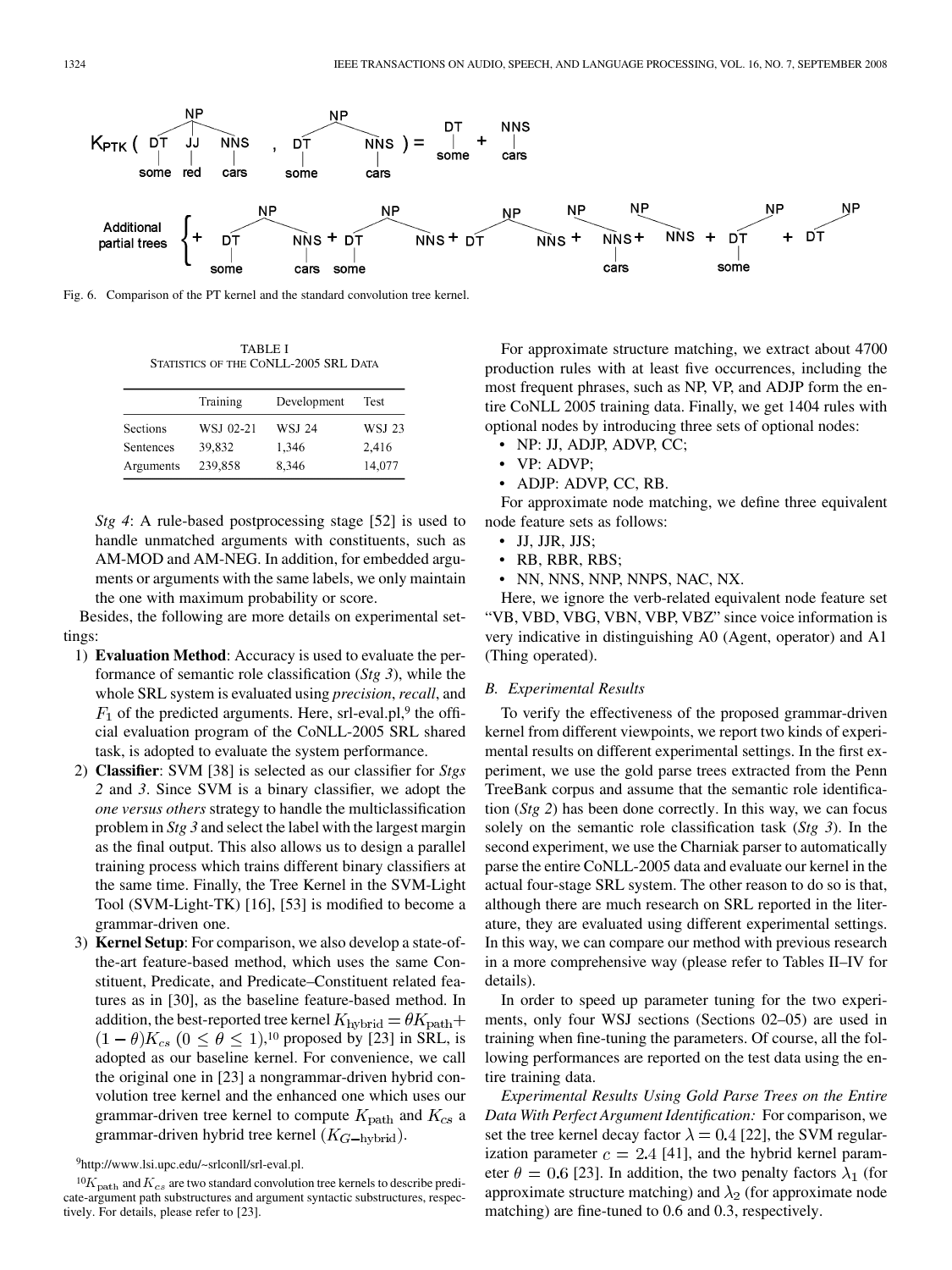TABLE II PERFORMANCE COMPARISON ON SEMANTIC ROLE CLASSIFICATION OF THE CONLL 2005 DATA

| <b>Classification Methods</b>                                                                                                                  | Accuracy (%) |  |
|------------------------------------------------------------------------------------------------------------------------------------------------|--------------|--|
| Baseline (Tree Kernel): non-grammar-driven hybrid<br>tree kernel                                                                               | 85.21        |  |
| Ours: with approximate node matching only                                                                                                      | 86.27        |  |
| Ours: with approximate substructure matching only                                                                                              | 87.12        |  |
| Ours: with both approximate substructure and node<br>matching                                                                                  | 87.96        |  |
| Baseline (feature-based): linear kernel                                                                                                        | 88.51        |  |
| Baseline (feature-based): polynomial kernel ( $d = 2$ )                                                                                        | 89.92        |  |
| Ours: composite kernel integrating the grammar-<br>driven hybrid convolution tree kernel and the feature-<br>based polynomial kernel $(d = 2)$ | 91.02        |  |

TABLE III

PERFORMANCE COMPARISON WITH PREVIOUS WORK ON SEMANTIC ROLE CLASSIFICATION OF THE PROPBANK I CORPUS

| Methods                                                                                     | Accuracy $(\% )$ |
|---------------------------------------------------------------------------------------------|------------------|
| Ours: composite kernel with both approximate sub-<br>structure and node matching mechanisms | 91.97            |
| Ours: composite kernel with the approximate sub-<br>structure matching mechanism only       | 91.75            |
| Ours: composite kernel with the approximate node<br>matching mechanism only                 | 91.43            |
| Composite kernel without approximate matching                                               | 91.28            |
| [54]: PAF kernel only                                                                       | 87.7             |
| [34]: feature based                                                                         | 90.50            |
| [30]: feature based                                                                         | 91.0             |

#### TABLE IV

PERFORMANCE COMPARISON ON SEMANTIC ROLE LABELING OF THE CONLL 2005 DATA USING SINGLE PARSE TREE

| Methods                                                                                                                                                  | $F_1(%)$ |
|----------------------------------------------------------------------------------------------------------------------------------------------------------|----------|
| Our Composite Kernel: the grammar-driven hybrid<br>convolution tree kernel + the feature-based polyno-<br>mial kernel $(d = 2)$                          | 78.13    |
| Our Composite Kernel: with relaxing the constraint<br>of at least <b>two</b> child nodes to at least <b>one</b> child node<br>in defining a reduced rule | 77.78    |
| Our Composite Kernel: with the approximate sub-<br>structure matching only                                                                               | 77.69    |
| Our Composite Kernel: with the approximate node<br>matching only                                                                                         | 77.51    |
| [23]'s Composite Kernel: the non-grammar-driven<br>hybrid convolution tree kernel + the feature-based<br>polynomial kernel $(d = 2)$                     | 77.41    |
| Baseline (feature-based): polynomial kernel ( $d = 2$ )                                                                                                  | 77.00    |
| [55] (Feature-based): AdaBoost                                                                                                                           | 76.46    |

Table II compares the performance of different methods on the test data. It shows that the following.

1) The grammar-driven hybrid convolution tree kernel significantly outperforms ( $\chi^2$  test with  $p = 0.05$ ) the nongrammar one with an absolute improvement of 2.75% (87. 96%–85.21%). This suggests that additional linguistically motivated substructures are very useful for semantic role classification and that the grammar-driven kernel is much more effective in capturing such useful substructures due to the consideration of linguistic knowledge in the kernel design.

- 2) Both the grammar-driven approximate node and substructure matching mechanisms are very useful for semantic role classification, with the performance improvements of 1.06% (86.27%–85.21%) and 1.91% (87.12%–85.21%), respectively. Moreover, it is interesting to find that their contributions are additive.
- 3) Our grammar-driven kernel with the approximate substructure and node matching mechanisms achieves only 0.55% (88.51%–87.96%) and 1.96% (89.92%–87.96%) worse than the state-of-the-art feature-based linear kernel and the feature-based polynomial kernel, respectively. In the literature, kernel methods perform much worse than feature-based methods in SRL [16], [22], [23]. This is the first research in kernel methods that achieves comparable performance with the state-of-the-art feature-based methods in SRL. While feature-based methods have been explored extensively and found difficult to further improve the performance, kernel methods have the potential for better performance. Our research justifies this potential and steps a big stride along the right direction since our composite kernel achieves significant ( $\chi^2$  test with  $p = 0.05$ ) performance improvement over the previous best-reported both feature-based and kernel-based methods as discussed in the next paragraph.
- 4) The bigram combination of flat features by polynomial kernel  $(d = 2)$  is very useful, resulting in 1.41% (89. 92%–88.51%) accuracy improvement.

In order to make proper use of syntactic structure information and diverse flat features, we also present a composite kernel to combine the grammar-driven hybrid tree kernel and the state-ofthe-art feature-based polynomial kernel (with degree  $d = 2$ )

$$
K_{\text{comp}} = \gamma K_{G-\text{hybrid}} + (1 - \gamma) K_{\text{poly}} \quad (0 \le \gamma \le 1)
$$

where  $\gamma$  is fine-tuned to 0.3. Table II shows that the composite kernel achieves 91.02% in accuracy, which is significantly better  $(\chi^2$  test with  $p = 0.05$ ) than the polynomial kernel ( $\gamma = 0$ , Accuracy  $= 89.92\%$ ) and the grammar-driven hybrid convolution tree kernel ( $\gamma = 1$ , Accuracy = 87.96%). This suggests that these two kinds of kernels are quite complementary. This is not surprising since tree kernel methods focus on capturing syntactic structured information while feature-based methods cover different knowledge sources, such as Voice, Sub-Categorization, which are hard to be covered by the tree kernel.

For more comparison, evaluation is also done on the Prop-Bank I corpus (LDC2004T14), with the training, development and test data following the conventional split of Sections 02–21, 00 and 23. Table III compares our method with previously best reported methods.11 It shows that our method significantly ( $\chi^2$  test with  $p = 0.05$ ) outperforms the previous best reported method with an accuracy improvement of 0.97% (91.97%–91.0%). This further verifies the effectiveness of the grammar-driven kernel method for semantic role classification.

<sup>&</sup>lt;sup>11</sup>Since the two datasets are very similar (please refer to Section II), we simply use the same parameter settings on the dataset of the PropBank I corpus.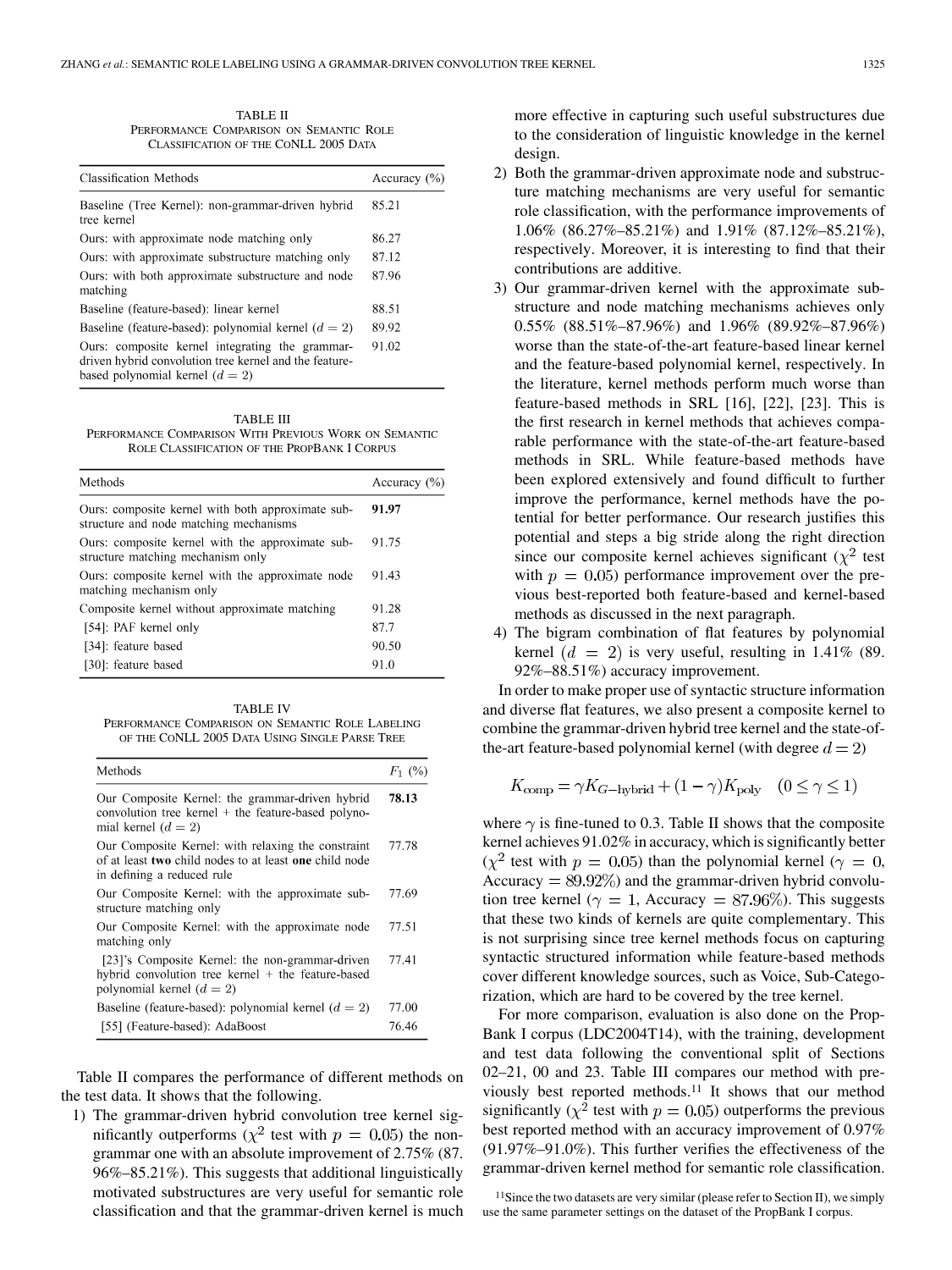Finally, it shows that both the approximate matching mechanisms improve the performance but not significantly  $(\chi^2$  test with  $p = 0.05$ ). This may be due to that the rich flat features used in the feature-based polynomial kernel compromise the contributions of the two approximate matching mechanisms.

*Experimental Results With Automatic Parse Trees on the Entire Data With Imperfect Argument Identification:* In order to examine the influence of the grammar-driven convolution tree kernel on a complete SRL system, we implement a four-stage SRL system, which adopts a state-of-the-art feature-based SVM classifier to identify semantic arguments (*Stg 2*) and our grammar-driven tree kernel to label the semantic roles (*Stg 3*). In particular,  $\lambda_1$  and  $\lambda_2$  are fine-tuned to 0.8 and 0.2, respectively, with other parameters remaining the same as previous experiments.

Table IV compares different methods working on a single parse tree. As the baseline system, [55] ranks the fifth among all the participating systems on the CoNLL 2005 SRL shared task and the best when using only one parse tree returned by the Charniak parser. It shows the following.

- 1) The feature-based polynomial kernel  $(d = 2)$  outperforms AdaBoost applied in [55].
- 2) The composite kernel in [23], which combines a nongrammar-driven hybrid convolution tree kernel and the feature-based polynomial kernel, outperforms the polynomial kernel and significantly ( $\chi^2$  test with  $p = 0.05$ ) outperforms the best-reported system on the CoNLL 2005 SRL shard task when using only one parse tree.
- 3) Among all the methods, our composite kernel, which combines a grammar-driven hybrid convolution tree kernel and the feature-based polynomial kernel, achieves the best performance. It significantly ( $\chi^2$  test with  $p = 0.05$ ) outperforms [23]'s composite kernel by 0.72% (78.13%–77. 41%) in  $F_1$  and significantly ( $\chi^2$  test with  $p = 0.05$ ) outperforms the best reported system (based on one parse tree) on the CoNLL 2005 SRL shard task by 1.67% (78.13%–76. 46%) in  $F_1$ . This further verifies the effectiveness of the grammar-driven convolution tree kernel for SRL.
- 4) The relaxation on the number of child nodes to at least one node in defining reduced rules leads to 0.35% (78.13%–77. 78%) performance drop. This empirically verifies our assumption that the two-node constraint enables the reduced rules to well retain the semantics of the corresponding original rules. Statistics on the CONLL-2005 training set show that 73.59% rules have three to six children nodes while there are 18.59% rules have exact two children node and only 4.6% rules have exact one child node. This indicates that relaxation to at least one node may introduce two much flexibility to the approximate substructure matching mechanism and thus harm the performance.
- 5) Both the approximate matching mechanisms improve the performance (77.69% and 77.51% versus 77.41%), but not significantly ( $\chi^2$  test with  $p = 0.05$ ). This may be due to that the rich flat features used in the feature-based polynomial kernel compromise the contributions of the two approximate matching mechanisms.

Figs. 7 and 8 exemplify the advantage of the grammar-driven convolution tree kernel over the nongrammar-driven one for



Fig. 7. SRL result using the grammar-driven hybrid convolution tree kernel.



Fig. 8. SRL result using the nongrammar-driven hybrid convolution tree kernel.

SRL. The grammar-driven kernel can label argument A1 correctly while the nongrammar-driven cannot. This is mainly due to the following.

- 1) The production "NP  $\rightarrow$  DT ADJP JJR NN" has much lower frequency (only five times) in the training data. This makes the nongrammar-driven one fail.
- 2) The original production "NP  $\rightarrow$  DT ADJP JJR NN" bears much similarity with its frequently occurring counterpart "NP  $\rightarrow$  DT JJ NN" (more than 28 000 times) due to both the approximate substructure and node matching mechanisms (with the mutation of JJ to JJR and the inclusion of ADJP as an optional node to the reduced rule "NP  $\rightarrow$ DT [ADJP] JJR NN"). This makes the grammar-driven one work.

Finally, Table V compares the computational burden of the two composite kernels in training (CPU 2.66G  $*$  8 and Mem 8G). It shows that:

- 1) The grammar-driven convolution tree kernel only increases slightly the computational burden, although the grammar-driven kernel has the computational complexity of  $O(p\rho^2|N_1|\cdot|N_2|)$  in its worse case. This verifies the efficiency of our dynamic programming algorithm.
- 2) It is very time-consuming to train an SVM classifier in a large dataset.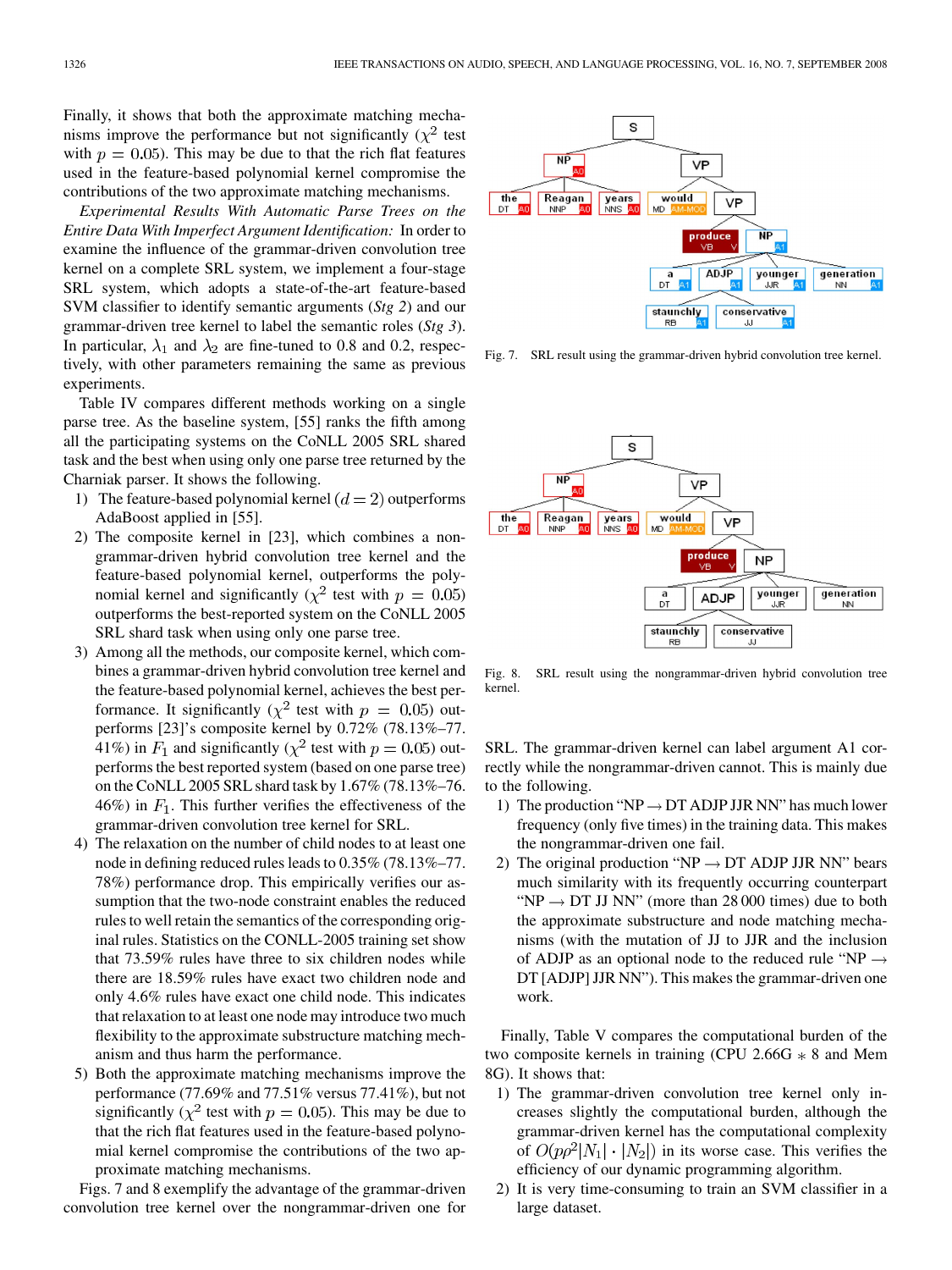TABLE V COMPARISON OF COMPUTATIONAL BURDEN IN TRAINING

| <b>Classification Methods</b>                      | Training Time  |               |
|----------------------------------------------------|----------------|---------------|
|                                                    | 4 Sections     | 20 Sections   |
| Ours: the grammar-driven hybrid tree kernel        | $\sim$ 8 hours | $\sim$ 7 davs |
| [23]: the non-grammar-driven hybrid tree<br>kernel | $\sim$ 5 hours | $\sim$ 6 davs |

# VI. CONCLUSION AND FUTURE WORK

Kernel methods have been widely studied in speech and language processing, and have the potential to systematically explore structured information for many NLP applications. In this paper, we propose a novel grammar-driven convolution tree kernel to explore more linguistic knowledge in the kernel design for SRL. The experimental results verify the effectiveness of the grammar-driven tree kernel in capturing grammatical substructures over the standard convolution tree kernel by allowing grammar-driven approximate matching of substructures and nodes.

Although tree kernels have achieved promising results in many NLP applications, they always lack linguistic consideration when generating the substructures. To the best of our knowledge, this is the first attempt to integrate linguistic knowledge in the tree kernel design, and our research brings a big step toward this direction.

A more broad motivation of this paper is that a measure of syntax-tree similarity should be informed by linguistics. We report our preliminary study on computing the linguistics-motivated syntax-tree similarity using tree kernel methods. In designing the grammar-driven convolution tree kernel, there are still many degrees of freedom worth exploring in the future.

- Different penalties according to what node is being deleted, and in what context. In this paper, a small penalty is uniformly applied to all removed optional nodes, and an infinite penalty is applied to all removed nonoptional nodes. In the PT kernel [54], there is no penalty for "exterior" deletions while the dependency tree kernel [14] got the best results when assigning infinite penalty to "interior" deletions. Therefore, in the future we will explore a more flexible penalizing mechanism by varying the deletion penalty according to what node is removed and in what context.
- Ability to align unequal terminals or nonterminals. In this paper, only preterminal and one nonterminal (NX) are considered in evaluating approximate node alignment matching mechanism. However, the mechanism also applies to other nonterminals and terminals (e.g., using WordNet-based similarity). We will continue to explore it in the future work.
- Allowing deletion of Chomsky-adjuncts, e.g., by flattening the tree.
- Other possible heuristics for determining which nonterminal nodes are obligatory to match. Currently, we only force all head nodes to match each other.

Another interesting research topic for future work is to integrate linguistic knowledge with tree kernels for effective feature selection in tree kernel-based NLP applications [56]. In particular, a linguistics and statistics-based theory is expected to be worked out, suggesting the effectiveness of different substructures and if they should be generated by the tree kernels. This will lead to better use of syntactic parse tree information instead of enumerating the substructures in an exhaustive way. In addition, the proposed kernel is worth further verifying in other NLP applications, such as relation extraction or parsing. We would also like to study whether the approximate matching mechanisms are applicable to other kinds of structured data, such as, protein structures in bioinformatics. Following this line, we would also like to investigate the way to generalize our proposed method for more structured data, with only minimal specialization for NLP applications.

## ACKNOWLEDGMENT

The authors would like to thank Dr. A. Moschitti for his help in using his Tree Kernel Toolkit and fine-tuning the system. They would also like to thank the critical and insightful comments from the three anonymous reviewers.

### **REFERENCES**

- [1] S. Narayanan and S. Harbabagiu, "Question answering based on semantic structures," in *Proc. COLING'04*, 2004.
- [2] M. Surdeanu, S. Harabagiu, J. Williams, and P. Aarseth, "Using predicate–argument structures for information extraction," in *Proc. ACL'03*, 2003.
- [3] S. P. Ponzetto and M. Strube, "Exploiting semantic role labeling, Wordnet and Wikipedia for coreference resolution," in *Proc. HLT-NAACL, Main Conf.*, New York, Jun. 2006.
- [4] M. Palmer, D. Gildea, and P. Kingsbury, "The proposition bank: An annotated corpus of semantic roles," *Comput. Linguist.*, vol. 31, no. 1, pp. 71–106, 2005.
- [5] X. Carreras and L. Màrquez, "Introduction to the CoNLL-2004 shared task: Semantic role labeling," in *Proc. HLT-NAACL 2004 Workshop: 8th Conf. Comput. Natural Lang. Learn. (CoNLL-2004)*, H. T. Ng and E. Riloff, Eds., Boston, MA, May 6–7 2004, pp. 89–97, Assoc. for Comput. Linguist..
- [6] X. Carreras and L. Màrquez, "Introduction to the CoNLL-2005 shared task: Semantic role labeling," in *Proc. CoNLL-2005*, 2005, pp. 152–164.
- [7] C. F. Baker, C. J. Fillmore, and J. B. Lowe, "The Berkeley FrameNet project," in *Proc. ACL-COLING'98*, 1998, pp. 86–90.
- [8] D. Gildea and M. Palmer, "The necessity of parsing for predicate argument recognition," in *Proc. ACL'02*, 2002, pp. 239–246.
- [9] V. Punyakanok, D. Roth, and W. T. Yih, "The necessity of syntactic parsing for semantic role labeling," in *Proc. IJCAI'05*, 2005, pp. 1117–1123.
- [10] M. Collins and N. Duffy, "New ranking algorithms for parsing and tagging: Kernels over discrete structures, and the voted perceptron," in *Proc. ACL'02*.
- [11] D. Zelenko, C. Aone, and A. Richardella, "Kernel methods for relation extraction," *J. Mach. Learn. Res.*, vol. 3, pp. 1083–1106, 2003.
- [12] M. Zhang, J. Zhang, and J. Su, "Exploring syntactic features for relation extraction using a convolution tree kernel," in *Proc. Human Lang. Technol. Conf. NAACL, Main Conf.*, New York, Jun. 2006.
- [13] C. M. Cumby and D. Roth, "On kernel methods for relational learning," in *Proc. ICML*, 2003, pp. 107–114.
- [14] A. Culotta and J. Sorensen, "Dependency tree kernels for relation extraction," in *Proc. ACL'04*, 2004, pp. 423–429.
- [15] M. Collins and N. Duffy, "Convolution kernels for natural language," in *Proc. NIPS'01*, 2001.
- [16] A. Moschitti, "Efficient convolution kernels for dependency and constituent syntactic trees," in *Proc. 17th Eur. Conf. Mach. Learn.*, Berlin, Germany, 2006.
- [17] H. Kashima and T. Koyanagi, "Kernels for semi-structured data," in *Proc. 19th Int. Conf. Mach. Learn. ICML'02*, San Francisco, CA, USA, 2002, pp. 291–298, Morgan Kaufmann.
- [18] H. Kashima, "Machine learning approaches for structured data," Ph.D. dissertation, Kyoto Univ., Kyoto, Japan, 2007.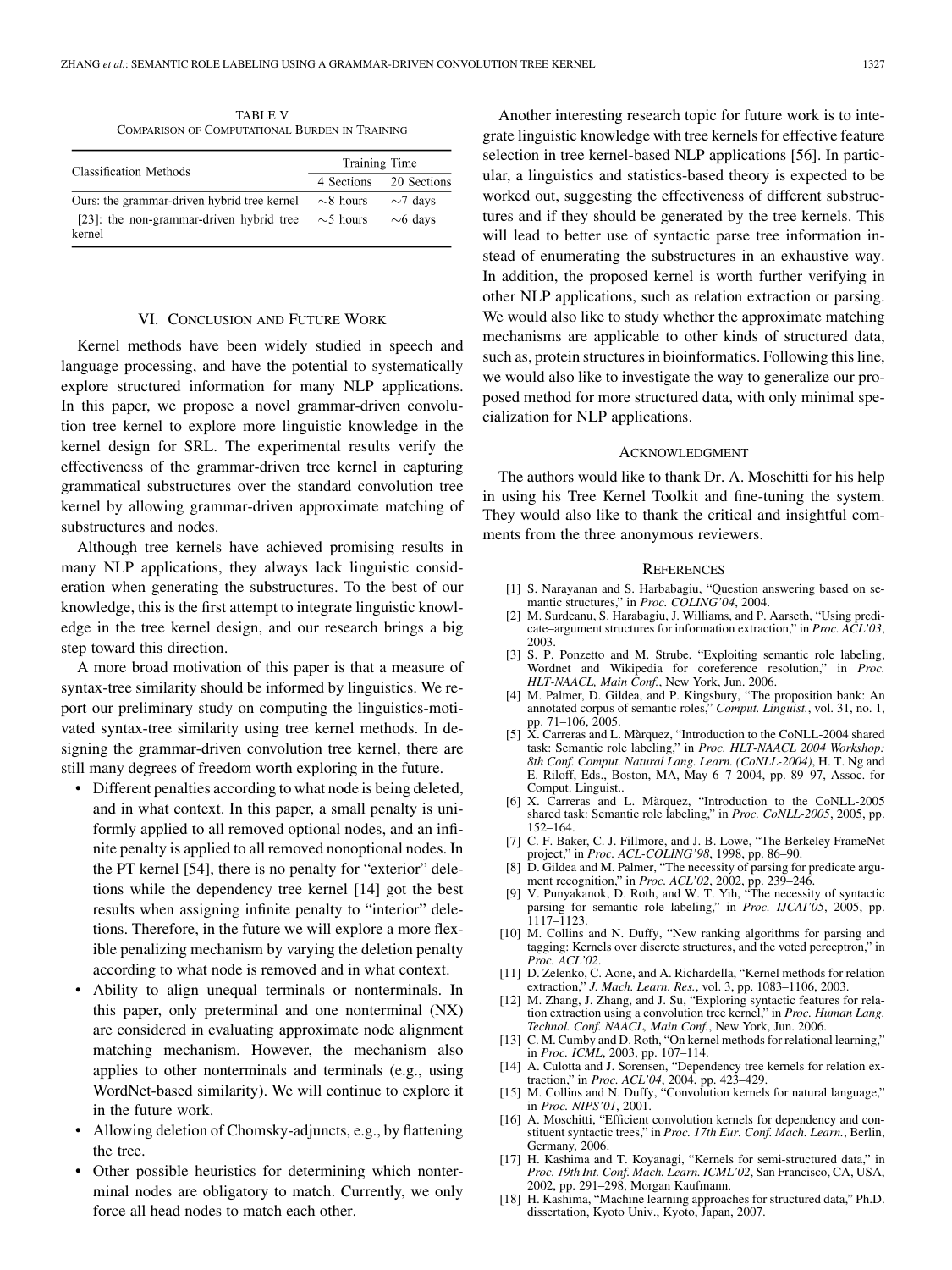- [19] R. Bunescu and R. Mooney, "A shortest path dependency kernel for relation extraction," in *Proc. Human Lang. Technol. Conf. Conf. Empirical Methods in Natural Lang. Process.*, Vancouver, BC, Canada, Oct. 2005, pp. 724–731, Assoc. for Comput. Linguist..
- [20] R. Bunescu, "Learning for information extraction," Ph.D. dissertation, Univ. of Texas, Austin, TX, 2007.
- [21] L. Shen, A. Sarkar, and A. K. Joshi, "Using ltag based features in parse reranking," in *Proc. Conf. Empirical Methods in Natural Lang. Process.*, Morristown, NJ, 2003, pp. 89–96, Assoc. for Comput. Linguist..
- [22] A. Moschitti, "A study on convolution kernels for shallow statistic parsing," in *Proc. ACL'04*, 2004, pp. 335–342.
- [23] W. Che, M. Zhang, T. Liu, and S. Li, "A hybrid convolution tree kernel for semantic role labeling," in *Proc. COLING/ACL'06*, Sydney, Australia, Jul. 2006.
- [24] D. Zhang and W. S. Lee, "Question classification using support vector machines," in *Proc. 26th Annual Int. ACM SIGIR Conf. Res. Develop. Inf. Retrieval SIGIR'03*, New York, 2003, pp. 26–32, ACM.
- [25] P. Kingsbury, M. Palmer, and M. Marcus, "Adding semantic annotation to the Penn Treebank," in *Proc. Human Lang. Technol. Conf.*, San Diego, CA, 2002.
- [26] C. J. Fillmore, "The case of case," in *Universals in Linguistic Theory*, E. Bach and R. T. Harms, Eds. New York: Holt, Rinehart, & Winston, 1968, pp. 1–210.
- [27] B. Levin*, English Verb Classes and Alternations: A Preliminary Investigation*. Chicago, IL: Univ. of Chicago Press, 1993.
- [28] D. P. A. Moschitti and R. Basili, "Tree kernels for semantic role labeling," *Comput. Linguist. J., Special Issue on Semantic Role Labeling*, accepted for publication.
- [29] M. P. Marcus, M. A. Marcinkiewicz, and B. Santorini, "Building a large annotated corpus of English: The Penn Treebank," *Comput. Linguist.*, vol. 19, no. 2, pp. 313–330, 1993.
- [30] S. Pradhan, K. Hacioglu, V. Krugler, W. Ward, J. H. Martin, and D. Jurafsky, "Support vector learning for semantic argument classification," *Mach. Learn. J.*, 2005.
- [31] C. Pollard and I. A. Sag*, Head-Driven Phrase Structure Grammar*. Chicago, IL: Univ. of Chicago Press, 1994.
- [32] D. Gildea, "Probabilistic models of verb–argument structure," in *Proc. 19th Int. Conf. Comput. Linguist.*, 2002, pp. 1–7.
- [33] N. Xue and M. Palmer, "Calibrating features for semantic role labeling," in *Proc. EMNLP'04*, 2004.
- [34] Z. P. Jiang, J. Li, and H. T. Ng, "Semantic argument classification exploiting argument interdependence," in *Proc. IJCAI'05*, 2005.
- [35] R. D. Nielsen and S. Pradhan, "Mixing weak learners in semantic parsing," in *Proc. EMNLP'04*, 2004.
- [36] S. Pradhan, W. Ward, K. Hacioglu, J. Martin, and D. Jurafsky, "Semantic role labeling using different syntactic views," in *Proc. ACL'05*, 2005, pp. 581–588.
- [37] V. Punyakanok, D. Roth, W.-T. Yih, and D. Zimak, "Semantic role labeling via integer linear programming inference," in *Proc. COLING'04*, 2004, pp. 1346–1352.
- [38] V. N. Vapnik*, Statistical Learning Theory*. New York: Wiley, 1998.
- [39] D. Haussler, "Convolution kernels on discrete structures," Tech. Rep. UCSC-CRL-99-10, Jul. 1999.
- [40] H. Lodhi, C. Saunders, J. Shawe-Taylor, N. Cristianini, and C. Watkins, "Text classification using string kernels," *J. Mach. Learn. Res.*, vol. 2, pp. 419–444, 2002.
- [41] M. Zhang, J. Zhang, J. Su, and G. Zhou, "A composite kernel to extract relations between entities with both flat and structured features," in *Proc. COLING/ACL'06*, Sydney, Australia, Jul. 2006.
- [42] C. Saunders, H. Tschach, and J. Shawe-Taylor, "Syllables and other string kernel extensions," in *Proc. ICML'02: Proc. 19th Int. Conf. Mach. Learn.*, San Francisco, CA, 2002, pp. 530–537, Morgan Kaufmann.
- [43] J. Suzuki, T. Hirao, Y. Sasaki, and E. Maeda, "Hierarchical directed acyclic graph kernel: Methods for structured natural language data," in *Proc. 41st Annu. Meeting Assoc. Comput. Linguist. ACL'03:*, Morristown, NJ, 2003, pp. 32–39, Assoc. for Comput. Linguist..
- [44] J. Shawe-Taylor and N. Cristianini*, Kernel Methods for Pattern Anal-*Cambridge, U.K.: Cambridge Univ. Press, 2004.
- [45] S. V. N. Vishwanathan and A. Smola, "Fast kernels for string and tree matching," *Adv. Neural Inf. Process. Syst.*, vol. 15, 2003.
- [46] F. C. N. Pereira and M. D. Riley, "Speech recognition by composition of weighted finite automata," AT&T Labs-Research, 1996.
- [47] The automatic content extraction projects," Project-ACE [Online]. Available: http://www.ldc.upenn.edu/Projects/ACE/
- [48] J. Giménez and L. Màrquez, "Fast and accurate part-of-speech tagging: The SVM approach revisited," in *Proc. RANLP'03*, 2003.
- [49] H. L. Chieu and H. T. Ng, "Named entity recognition with a maximum entropy approach," in *Proc. CoNLL'03*, 2003, pp. 160–163.
- [50] E. Charniak, "A maximum-entropy-inspired parser," in *Proc. NAACL'00*, 2000.
- [51] M. Collins, "Head-driven statistical models for natural language parsing," Ph.D. dissertation, Pennsylvania Univ., Philadelphia, PA, 1999.
- [52] T. Liu, W. Che, S. Li, Y. Hu, and H. Liu, "Semantic role labeling system using maximum entropy classifier," in *Proc. CoNLL'05*, 2005, pp. 189–192.
- [53] T. Joachims*, Learning to Classify Text Using Support Vector Machines: Methods, Theory and Algorithms*. Norwell, MA: Kluwer, 2002.
- [54] A. Moschitti, "Syntactic kernels for natural language learning: The semantic role labeling case," in *Proc. HHLT-NAACL, Companion Volume: Short Papers*, New York, Jun. 2006.
- [55] M. Surdeanu and J. Turmo, "Semantic role labeling using complete syntactic analysis," in *Proc. CoNLL'05*, Ann Arbor, MI, Jun. 2005.
- [56] J. Suzuki, H. Isozaki, and E. Maeda, "Convolution kernels with feature selection for natural language processing tasks," in *ACL '04: Proc. 42nd Annu. Meeting Assoc. Comput. Linguist.*, Morristown, NJ, 2004, p. 119, Assoc. for Comput. Linguist..



**Min Zhang** received the B.S. and Ph.D. degrees in computer science from the Harbin Institute of Technology (HIT), Harbin, China, in 1991 and 1997, respectively.

He joined the Institute for Infocomm Research, Singapore, in December 2003 and is currently a Senior Research Fellow at the institute. From 1997 to 1999, he worked as a Postdoctoral Research Fellow in the Korean Advanced Institute of Science and Technology (KAIST), Daejeon, Korea. He began his academic and industrial career as a Researcher

at Lernout & Hauspie Asia Pacific, Singapore, in 1999. He joined Infotalk Technology, Singapore, as a Researcher in 2001 and became a Senior Research Manager in 2002. His current research interests include multilingual modeling, machine translation, information extraction, and machine learning.



**Wanxiang Che** is currently pursuing the Ph.D. degree at the School of Computer Science and Technology, Harbin Institute of Technology (HIT), Harbin, China. He received a Microsoft Scholarship in 2005.

His research interests are in the fields of natural language processing and semantic role labeling.



**GuoDong Zhou** received the B.Sc., degree from Xi'an Jiaotong University, Xi'an, China, in 1989, the M.Sc., degree from Shanghai Jiaotong University, Shanghai, China, in 1992, and the Ph.D. degree from the National University of Singapore in 1999.

He joined the Institute for Infocomm Research, Singapore, in 1999 and had been an Associate Lead Scientist at the institute until August 2006. Currently, he is a Professor at the School of Computer Science and Technology, Soochow University, Suzhou, China. His research interests include natural

language processing, information extraction and machine learning.



multilingual processing.

**Aiti Aw** received the B.Sc. degree in computer science from the National University of Singapore in 1987.

She is currently a Senior Research Manager in the Human Language Technology Department at the Institute for Infocomm Research ( $I^2R$ ), Singapore. She oversees the research and development of several multilingual processing and management projects. She cofounded a start-up within  $I^2R$  in 2000 called EWGate, focusing on machine translation. Her technical interests include machine translation and